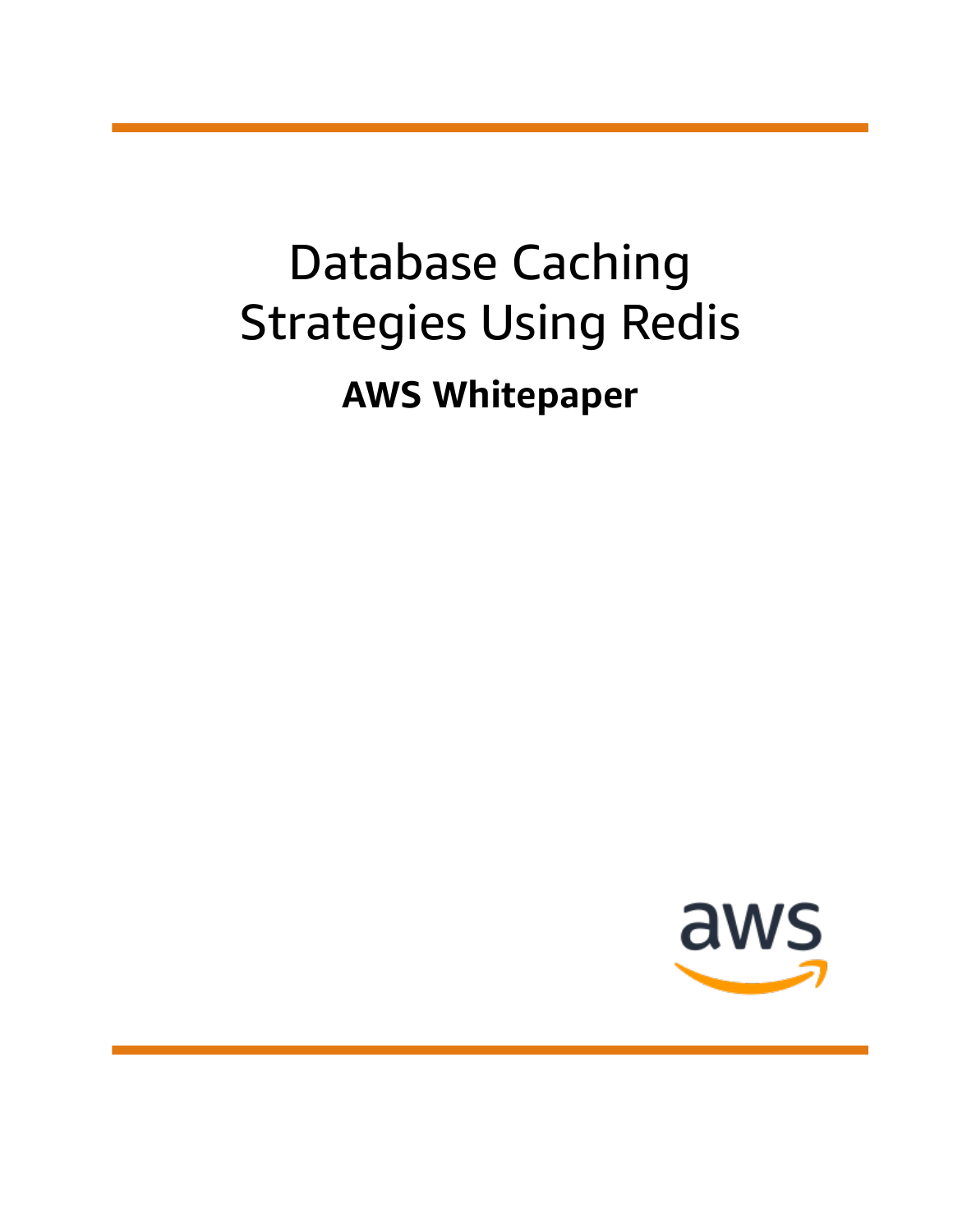#### **Database Caching Strategies Using Redis: AWS Whitepaper**

Copyright © Amazon Web Services, Inc. and/or its affiliates. All rights reserved.

Amazon's trademarks and trade dress may not be used in connection with any product or service that is not Amazon's, in any manner that is likely to cause confusion among customers, or in any manner that disparages or discredits Amazon. All other trademarks not owned by Amazon are the property of their respective owners, who may or may not be affiliated with, connected to, or sponsored by Amazon.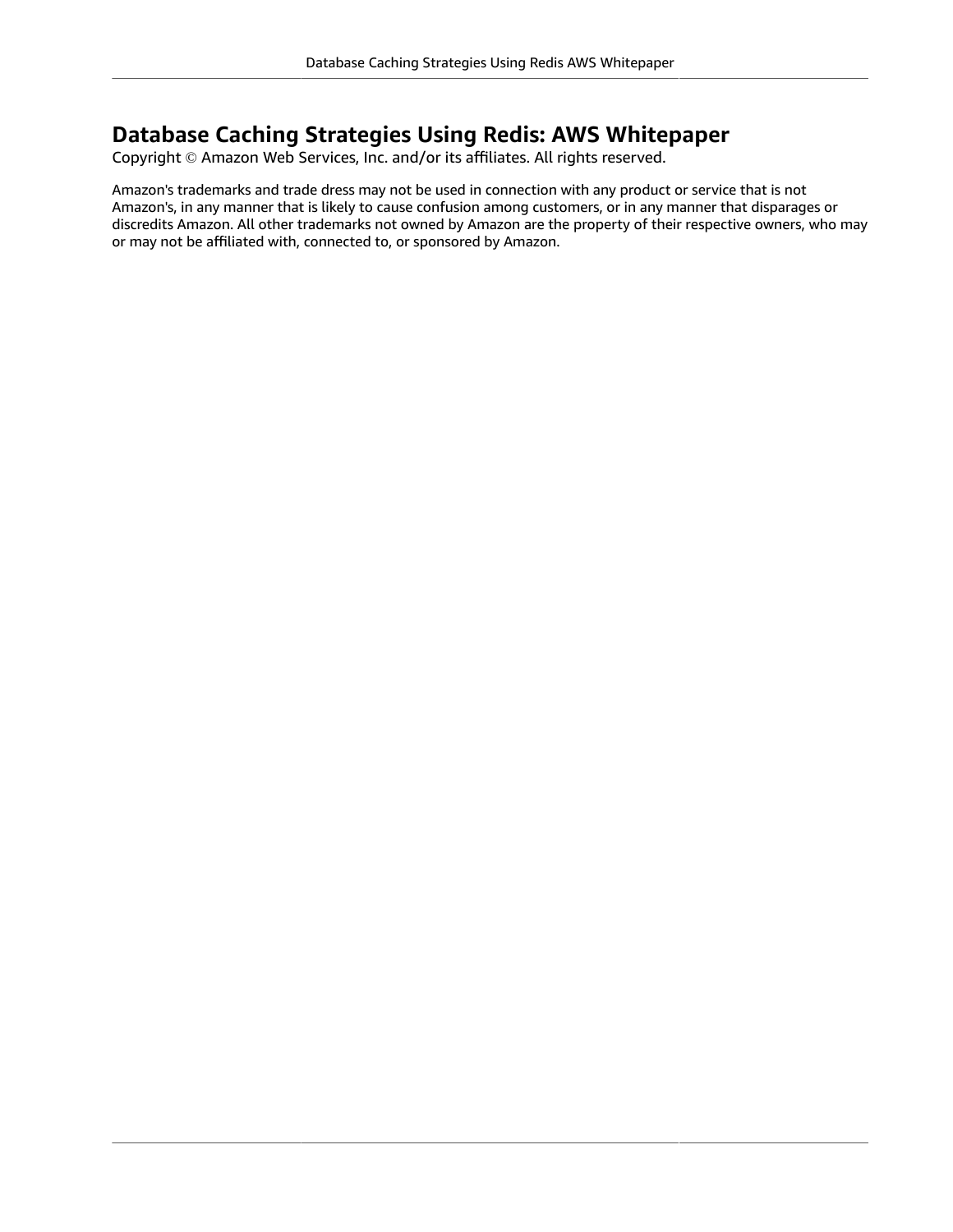#### **Table of Contents**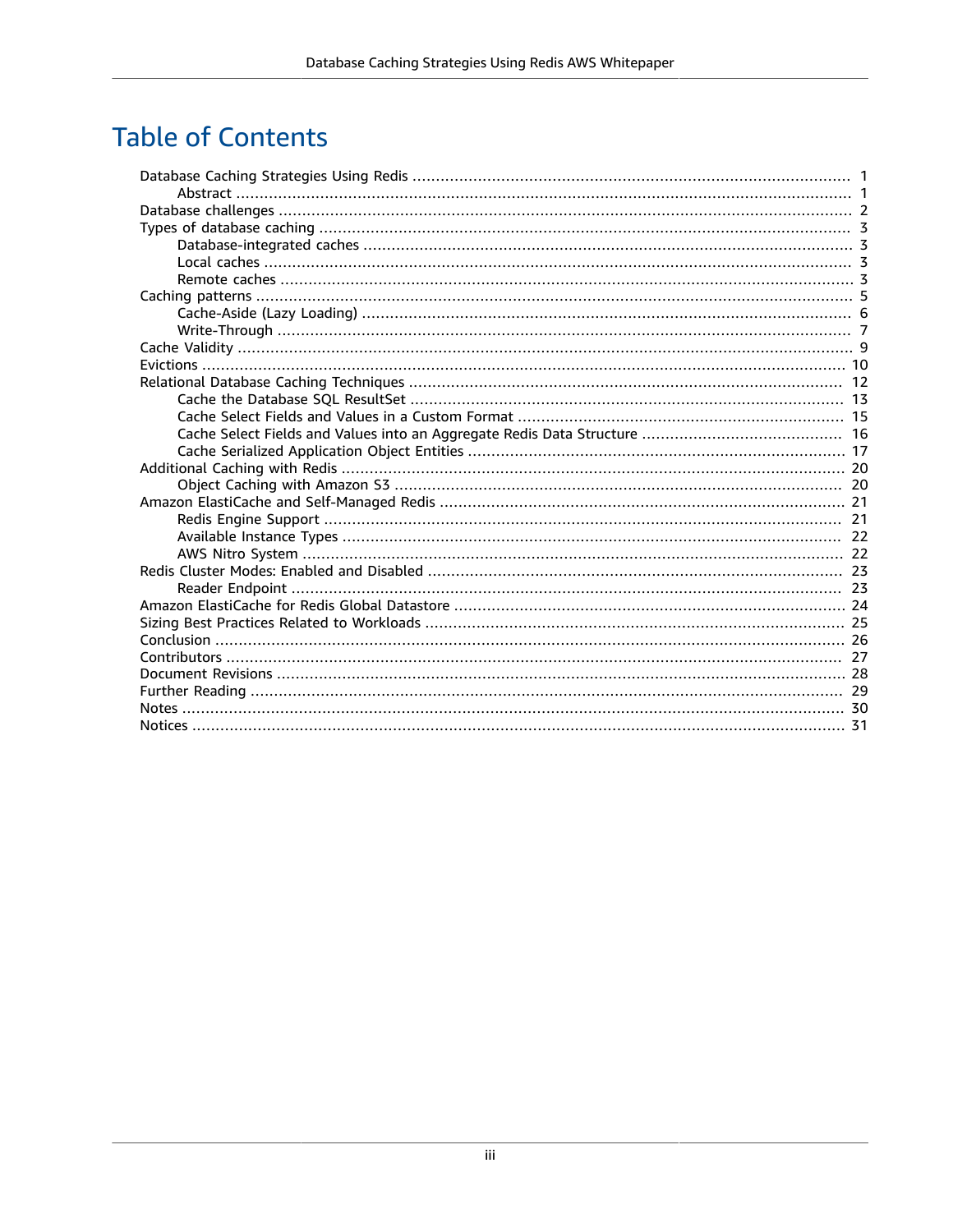## <span id="page-3-0"></span>Database Caching Strategies Using Redis

Publication date: **March 8, 2021** (*[Document](#page-30-0) Revisions* [\(p. 28\)\)](#page-30-0)

#### <span id="page-3-1"></span>Abstract

In-memory data caching can be one of the most effective strategies for improving your overall application performance and reducing your database costs.

You can apply caching to any type of database, including relational databases (such as [Amazon](http://aws.amazon.com/rds/) [Relational](http://aws.amazon.com/rds/) Database Service (Amazon RDS)) or NoSQL databases (such as Amazon [DynamoDB,](http://aws.amazon.com/dynamodb/) [Amazon](http://aws.amazon.com/documentdb/) [DocumentDB](http://aws.amazon.com/documentdb/) (with MongoDB compatibility), and Amazon [Keyspaces](http://aws.amazon.com/keyspaces/) (for Apache Cassandra)).

One of the benefits of caching is that it's an easier option to implement, and it dramatically improves the speed and scalability of your application. Caching can also apply to objects (for instance, objects stored in [Amazon](http://aws.amazon.com/s3/) Simple Storage Service), as this paper will explore.

This whitepaper describes some of the caching strategies and implementation approaches that address the limitations and challenges associated with disk-based databases.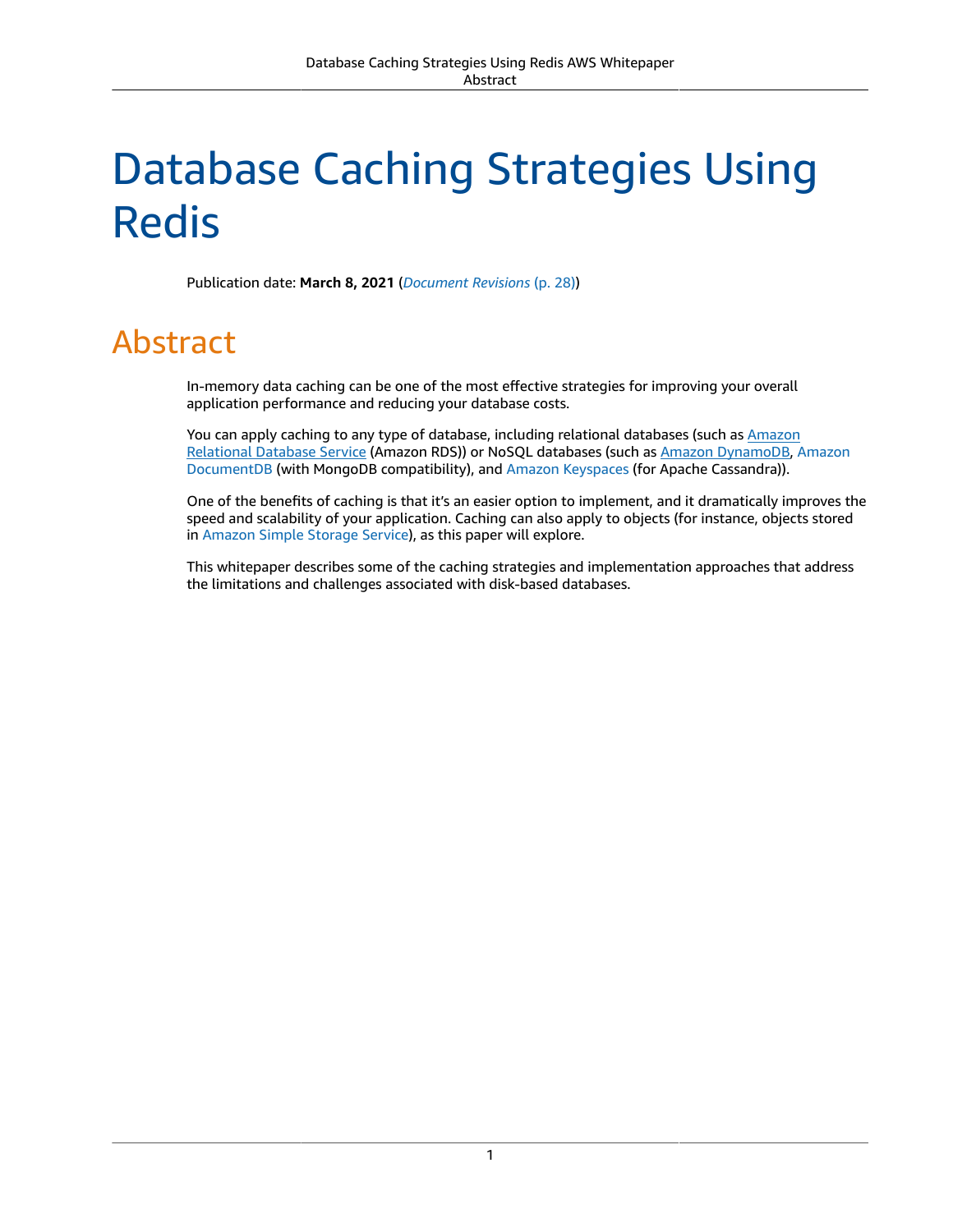### <span id="page-4-0"></span>Database challenges

When you're building distributed applications that require low latency and scalability, disk-based databases can pose a number of challenges. A few common ones include the following:

- **Slow processing queries**: There are a number of query optimization techniques and schema designs that help boost query performance. However, the data retrieval speed from disk plus the added query processing times generally put your query response times in double-digit millisecond speeds, at best. This assumes that you have a steady load and your database is performing optimally.
- **Cost to scale**: Whether the data is distributed in a disk-based NoSQL database or a vertically-scaled relational database, scaling for extremely high reads can be costly. It also can require several database read replicas to match what a single in-memory cache node can deliver in terms of requests per second.
- **The need to simplify data access**: Although relational databases provide an excellent means to data model relationships, they aren't optimal for data access. There are instances where your applications may want to access the data in a particular structure or view, to simplify data retrieval and increase application performance.

Before implementing database caching, many architects and engineers spend great effort trying to extract as much performance as they can from their databases. However, there is a limit to the performance that you can achieve with a disk-based database, and it's counterproductive to try to solve a problem with the wrong tools. For example, a large portion of the latency of your database query is dictated by the physics of retrieving data from disk.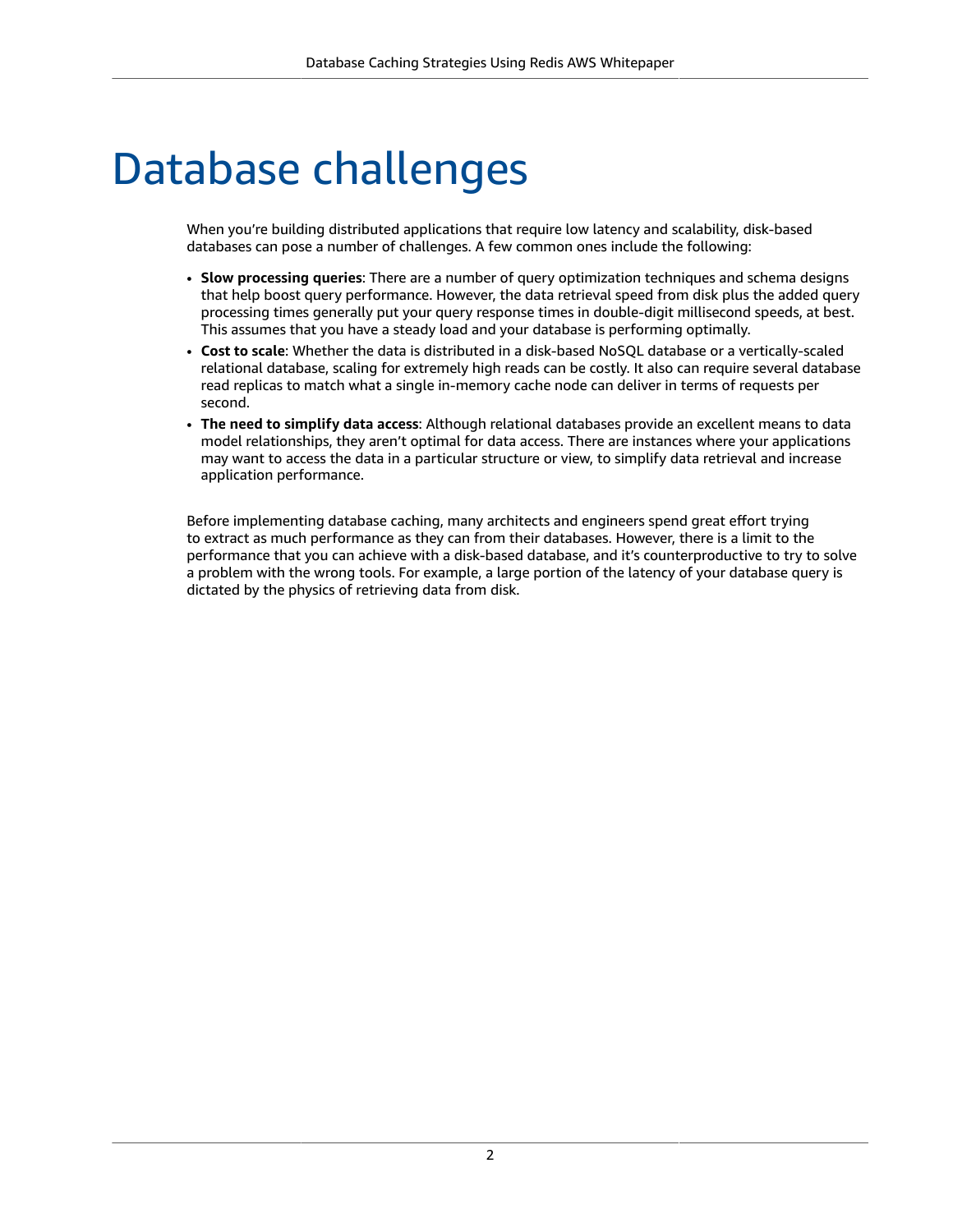### <span id="page-5-0"></span>Types of database caching

A database cache supplements your primary database by removing unnecessary pressure on it, typically in the form of frequently-accessed read data. The cache itself can live in several areas, including in your database, in the application, or as a standalone layer.

The following are the three most common types of database caches:

#### <span id="page-5-1"></span>Database-integrated caches

Some databases, such as [Amazon](http://aws.amazon.com/rds/aurora/) Aurora, offer an integrated cache that is managed within the database engine and has built-in write-through capabilities. The database updates its cache automatically when the underlying data changes. Nothing in the application tier is required to use this cache.

The downside of integrated caches is their size and capabilities. Integrated caches are typically limited to the available memory that is allocated to the cache by the database instance and can't be used for other purposes, such as sharing data with other instances.

#### <span id="page-5-2"></span>Local caches

A local cache stores your frequently-used data within your application. This makes data retrieval faster than with other caching architectures because it removes network traffic that is associated with retrieving data.

A major disadvantage is that among your applications, each node has its own resident cache working in a disconnected manner. The information that is stored in an individual cache node (whether it's cached database rows, web content, or session data) can't be shared with other local caches. This creates challenges in a distributed environment where information sharing is critical to support scalable dynamic environments.

Because most applications use multiple application servers, coordinating the values across them becomes a major challenge if each server has its own cache. In addition, when outages occur, the data in the local cache is lost and must be rehydrated, which effectively negates the cache. The majority of these disadvantages are mitigated with remote caches.

#### <span id="page-5-3"></span>Remote caches

A remote cache (or *side cache*) is a separate instance (or separate instances) dedicated for storing the cached data in-memory. Remote caches are stored on dedicated servers and are typically built on key/ value NoSQL stores, such as [Redis](https://redis.io/download) and [Memcached.](https://memcached.org/) They provide hundreds of thousands of requests (and up to a million) per second per cache node. Many solutions, such as Amazon [ElastiCache](http://aws.amazon.com/elasticache/redis/) for Redis, also provide the high availability needed for critical workloads.

The average latency of a request to a remote cache is on the sub-millisecond timescale, which, in the order of magnitude, is faster than a request to a disk-based database. At these speeds, local caches are seldom necessary. Remote caches are ideal for distributed environments because they work as a connected cluster that all your disparate systems can utilize. However, when network latency is a concern, you can apply a two-tier caching strategy that uses a local and remote cache together. This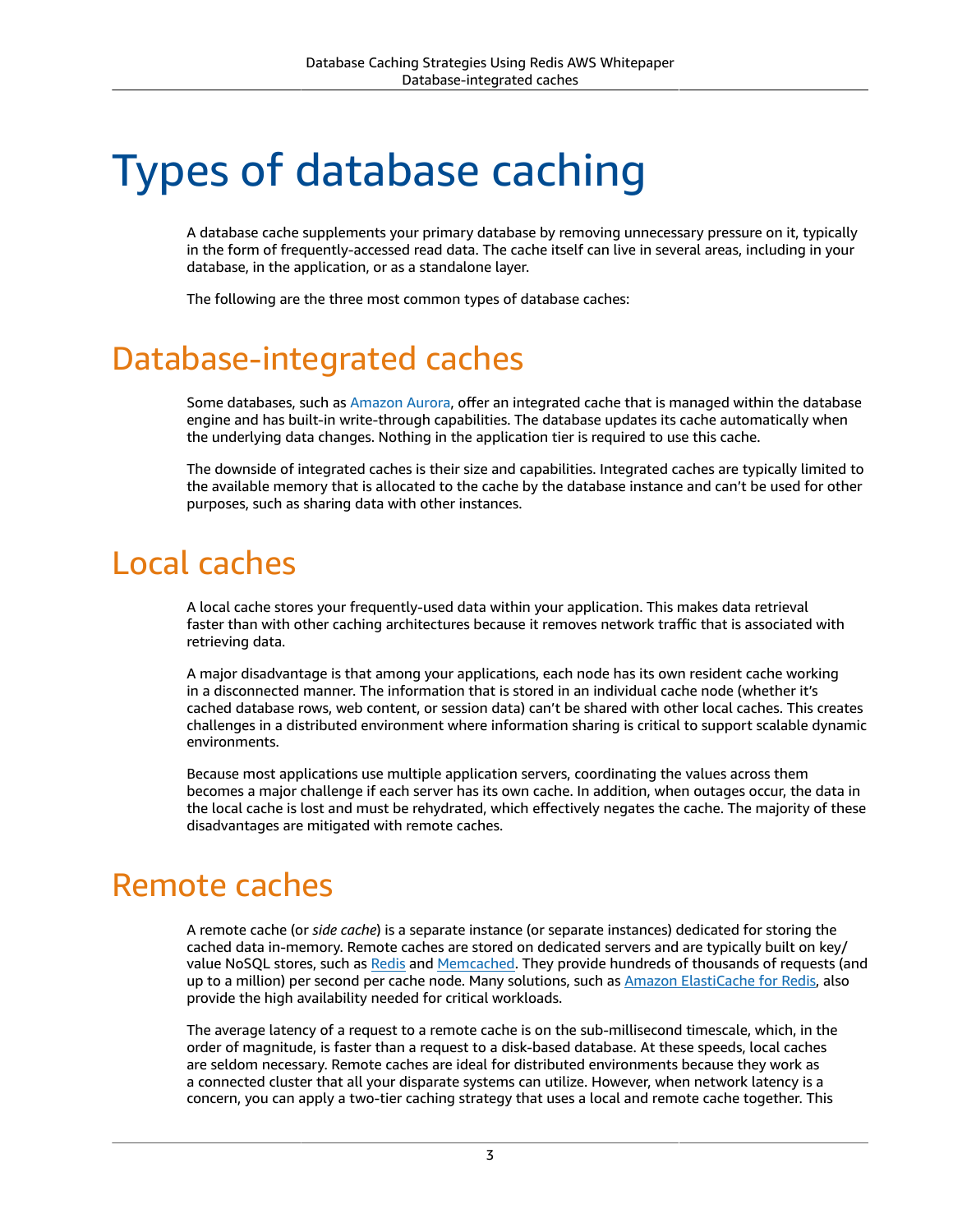paper doesn't describe this strategy in detail, but it's typically used only when needed because of the complexity it adds.

With remote caches, the orchestration between caching the data and managing the validity of the data is managed by your applications and/or processes that use it. The cache itself is not directly connected to the database but is used adjacently to it.

The remainder of this paper focuses on using remote caches, and specifically Amazon ElastiCache for Redis, for caching relational database data.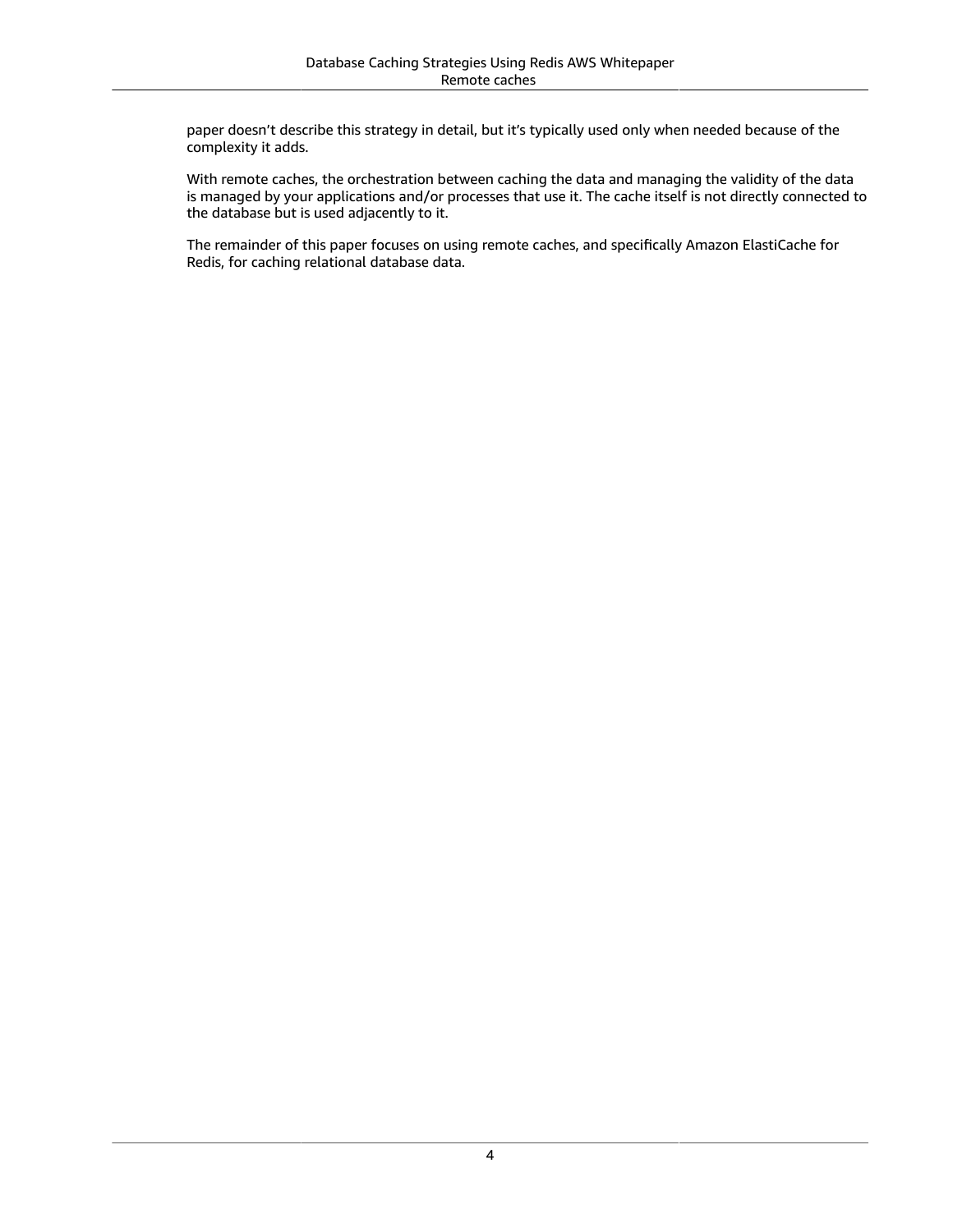### <span id="page-7-0"></span>Caching patterns

When you are caching data from your database, there are caching patterns for [Redis](https://docs.aws.amazon.com/AmazonElastiCache/latest/red-ug/Strategies.html) and [Memcached](https://docs.aws.amazon.com/AmazonElastiCache/latest/mem-ug/Strategies.html) that you can implement, including proactive and reactive approaches. The patterns you choose to implement should be directly related to your caching and application objectives.

Two common approaches are cache-aside or lazy loading (a reactive approach) and write-through (a proactive approach). A cache-aside cache is updated after the data is requested. A write-through cache is updated immediately when the primary database is updated. With both approaches, the application is essentially managing what data is being cached and for how long.

The following diagram is a typical representation of an architecture that uses a remote [distributed cache](https://en.wikipedia.org/wiki/Distributed_cache).



Architecture using remote distributed cache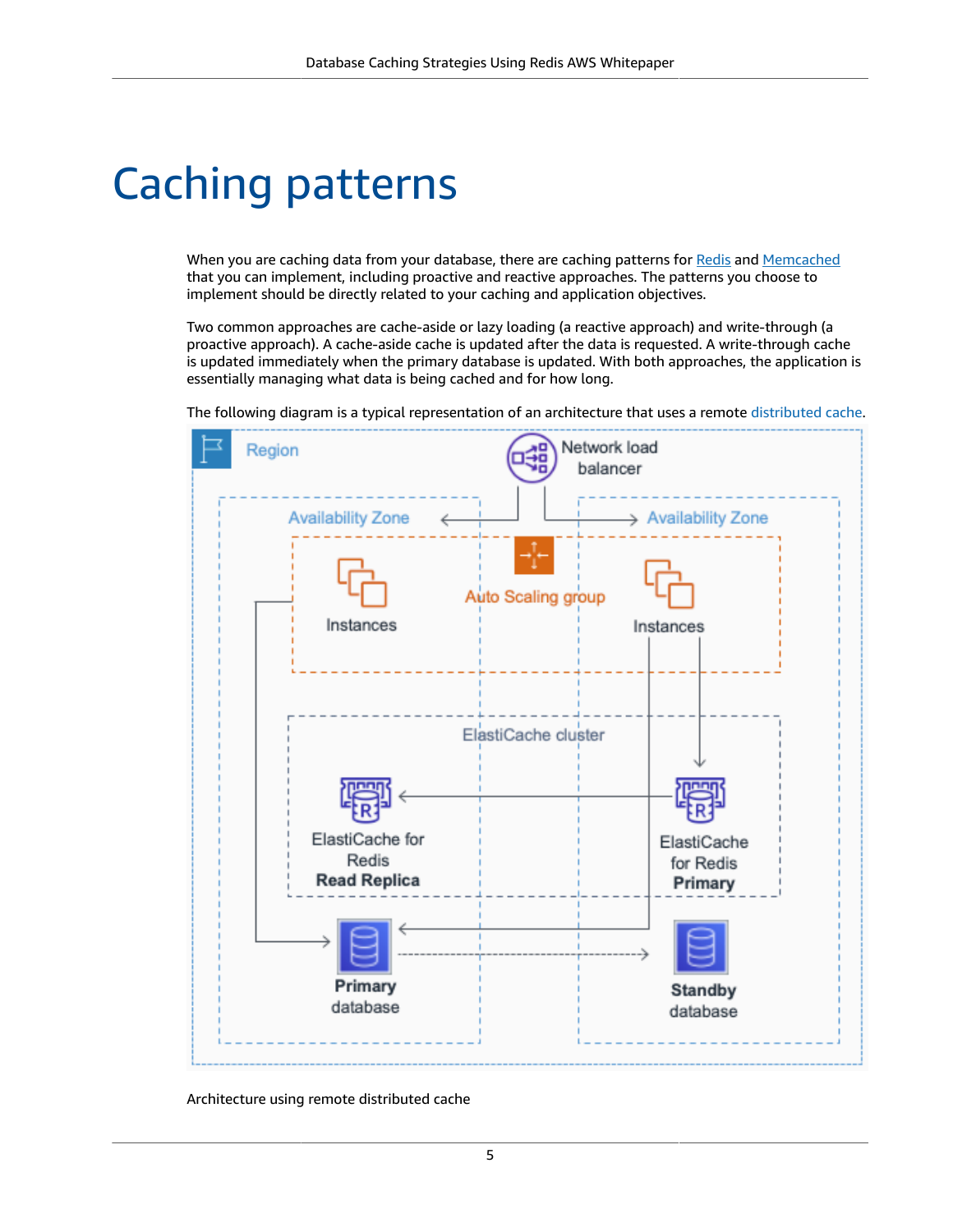#### <span id="page-8-0"></span>Cache-Aside (Lazy Loading)

A cache-aside cache is the most common caching strategy available. The fundamental data retrieval logic can be summarized as follows:

- 1. When your application needs to read data from the database, it checks the cache first to determine whether the data is available.
- 2. If the data is available (*a cache hit*), the cached data is returned, and the response is issued to the caller.
- 3. If the data isn't available (*a cache miss*), the database is queried for the data. The cache is then populated with the data that is retrieved from the database, and the data is returned to the caller.



A cache-aside cache

This approach has a couple of advantages:

- The cache contains only data that the application actually requests, which helps keep the cache size cost-effective.
- Implementing this approach is straightforward and produces immediate performance gains, whether you use an application framework that encapsulates lazy caching or your own custom application logic.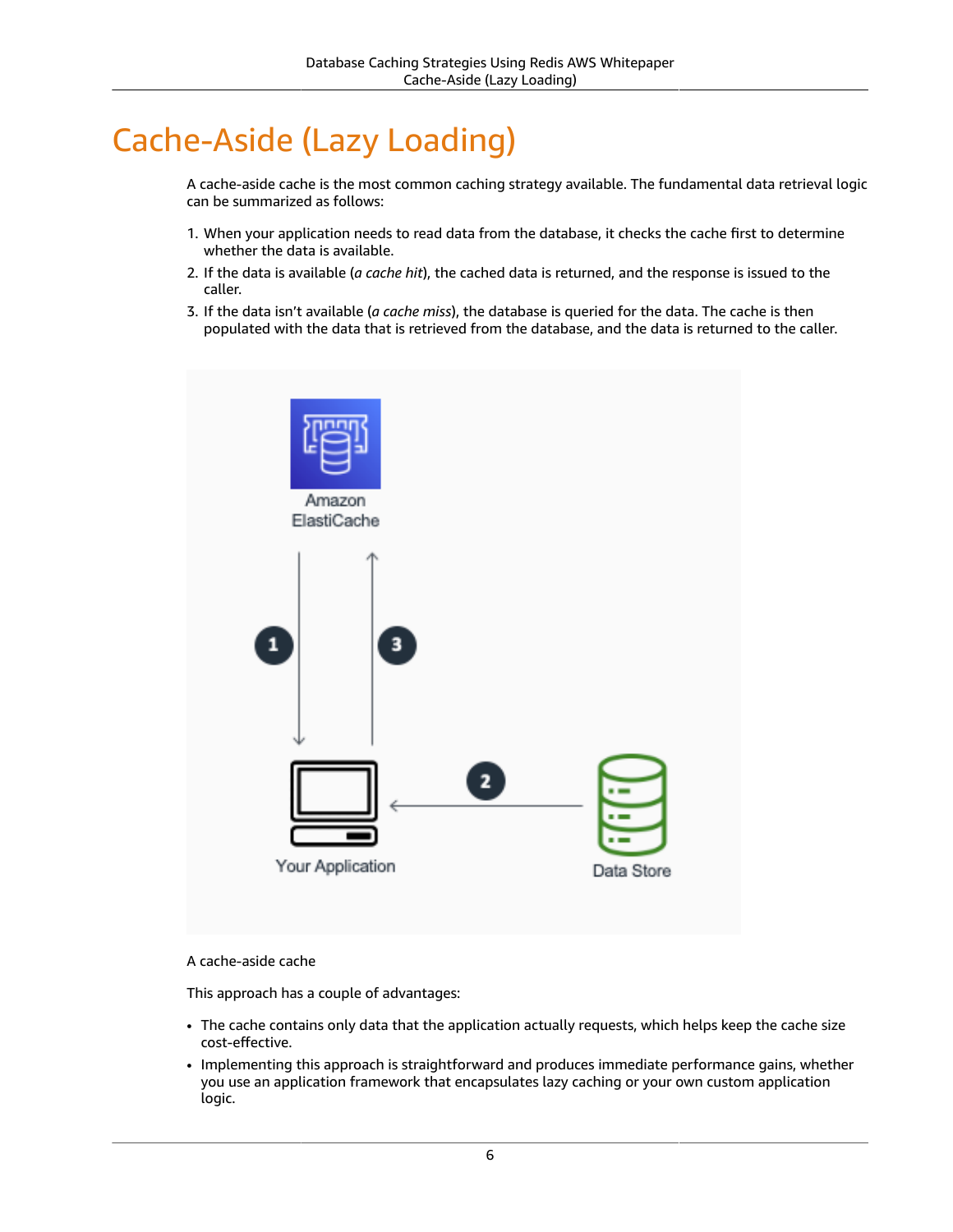A disadvantage when using cache-aside as the only caching pattern is that because the data is loaded into the cache only after a cache miss, some overhead is added to the initial response time because additional roundtrips to the cache and database are needed.

#### <span id="page-9-0"></span>Write-Through

A write-through cache reverses the order of how the cache is populated. Instead of lazy-loading the data in the cache after a cache miss, the cache is proactively updated immediately following the primary database update. The fundamental data retrieval logic can be summarized as follows:

- 1. The application, batch, or backend process updates the primary database.
- 2. Immediately afterward, the data is also updated in the cache.



A write-through cache

The write-through pattern is almost always implemented along with lazy loading. If the application gets a cache miss because the data is not present or has expired, the lazy loading pattern is performed to update the cache.

The write-through approach has a couple of advantages: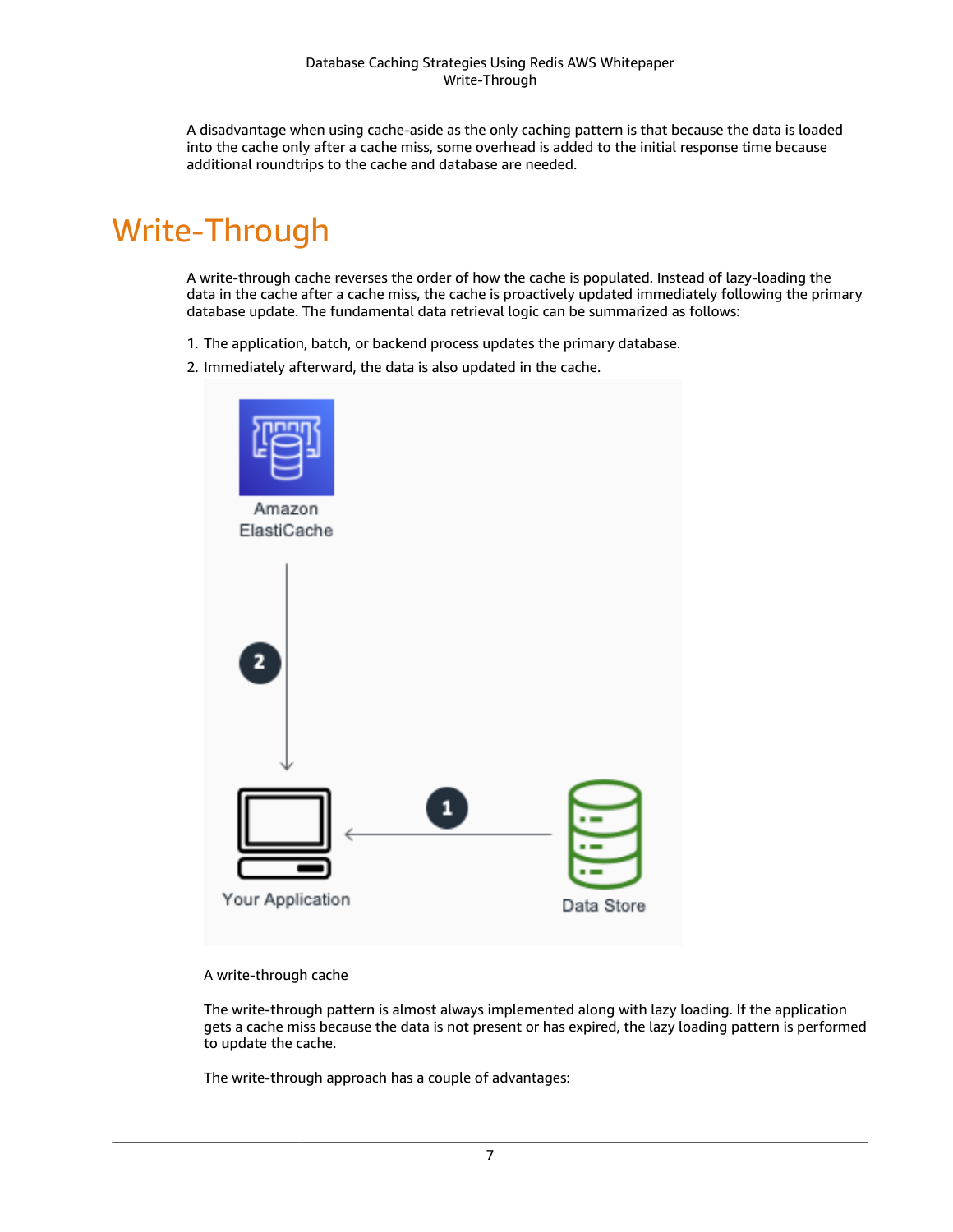- Because the cache is up-to-date with the primary database, there is a much greater likelihood that the data will be found in the cache. This, in turn, results in better overall application performance and user experience.
- The performance of your database is optimal because fewer database reads are performed.

A disadvantage of the write-through approach is that infrequently-requested data is also written to the cache, resulting in a larger and more expensive cache.

A proper caching strategy includes effective use of both write-through and lazy loading of your data and setting an appropriate expiration for the data to keep it relevant and lean.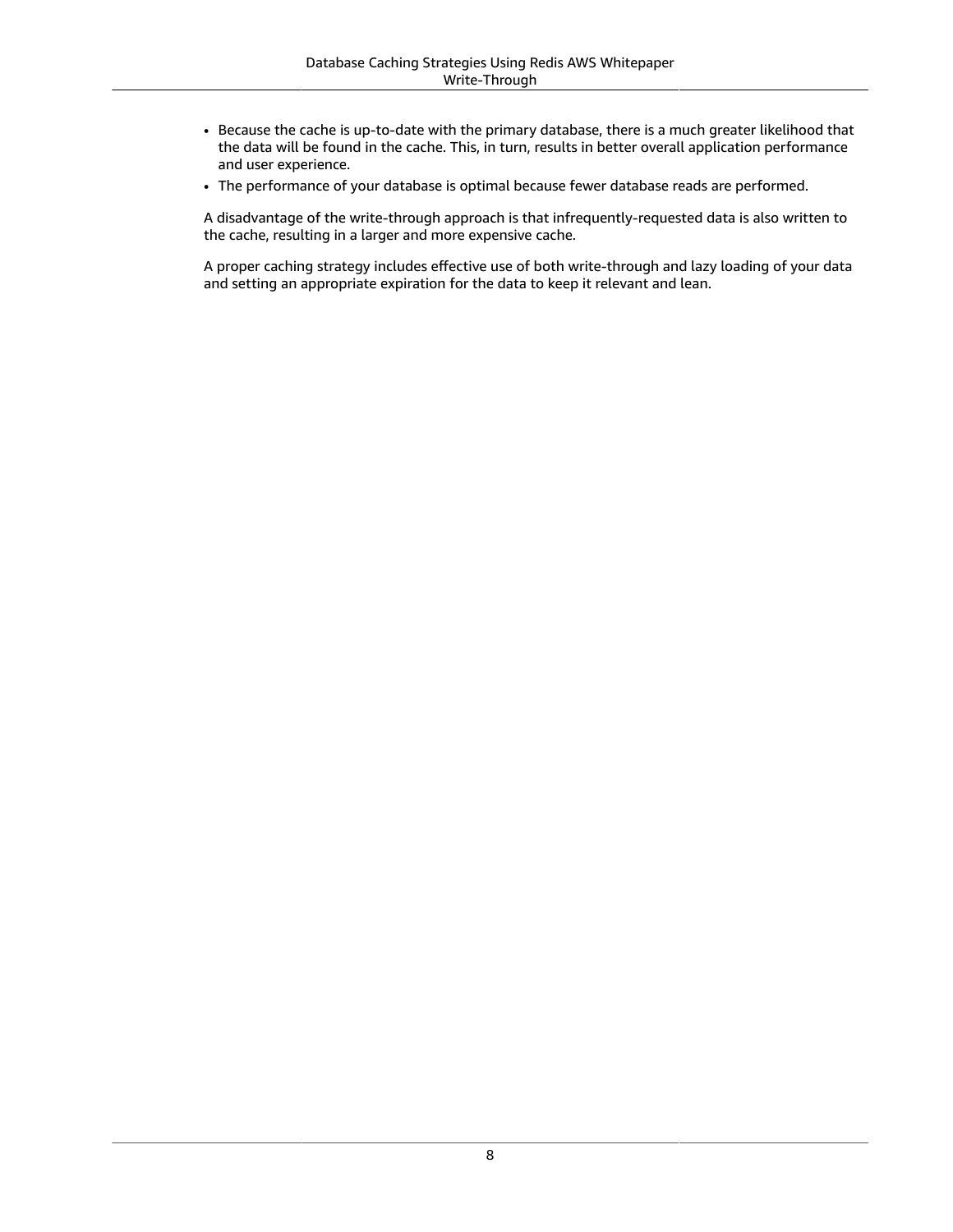# <span id="page-11-0"></span>Cache Validity

You can control the freshness of your cached data by applying a time to live (TTL) or *expiration* to your cached keys. After the set time has passed, the key is deleted from the cache, and access to the origin data store is required along with reaching the updated data.

Two principles can help you determine the appropriate TTLs to apply and the types of caching patterns to implement. First, it's important that you understand the rate of change of the underlying data. Second, it's important that you evaluate the risk of outdated data being returned back to your application instead of its updated counterpart.

For example, it might make sense to keep static or reference data (that is, data that is seldom updated) valid for longer periods of time with write-throughs to the cache when the underlying data gets updated.

With dynamic data that changes often, you might want to apply lower TTLs that expire the data at a rate of change that matches that of the primary database. This lowers the risk of returning outdated data while still providing a buffer to offload database requests.

It's also important to recognize that, even if you are only caching data for minutes or seconds versus longer durations, appropriately applying TTLs to your cached keys can result in a huge performance boost and an overall better user experience with your application.

Another best practice when applying TTLs to your cache keys is to add some time jitter to your TTLs. This reduces the possibility of heavy database load occurring when your cached data expires. Take, for example, the scenario of caching product information. If all your product data expires at the same time and your application is under heavy load, then your backend database has to fulfill all the product requests. Depending on the load, that could generate too much pressure on your database, resulting in poor performance. By adding slight jitter to your TTLs, a randomly-generated time value (for example, TTL = your initial TTL value in seconds + jitter) would reduce the pressure on your backend database and also reduce the CPU use on your cache engine as a result of deleting expired keys.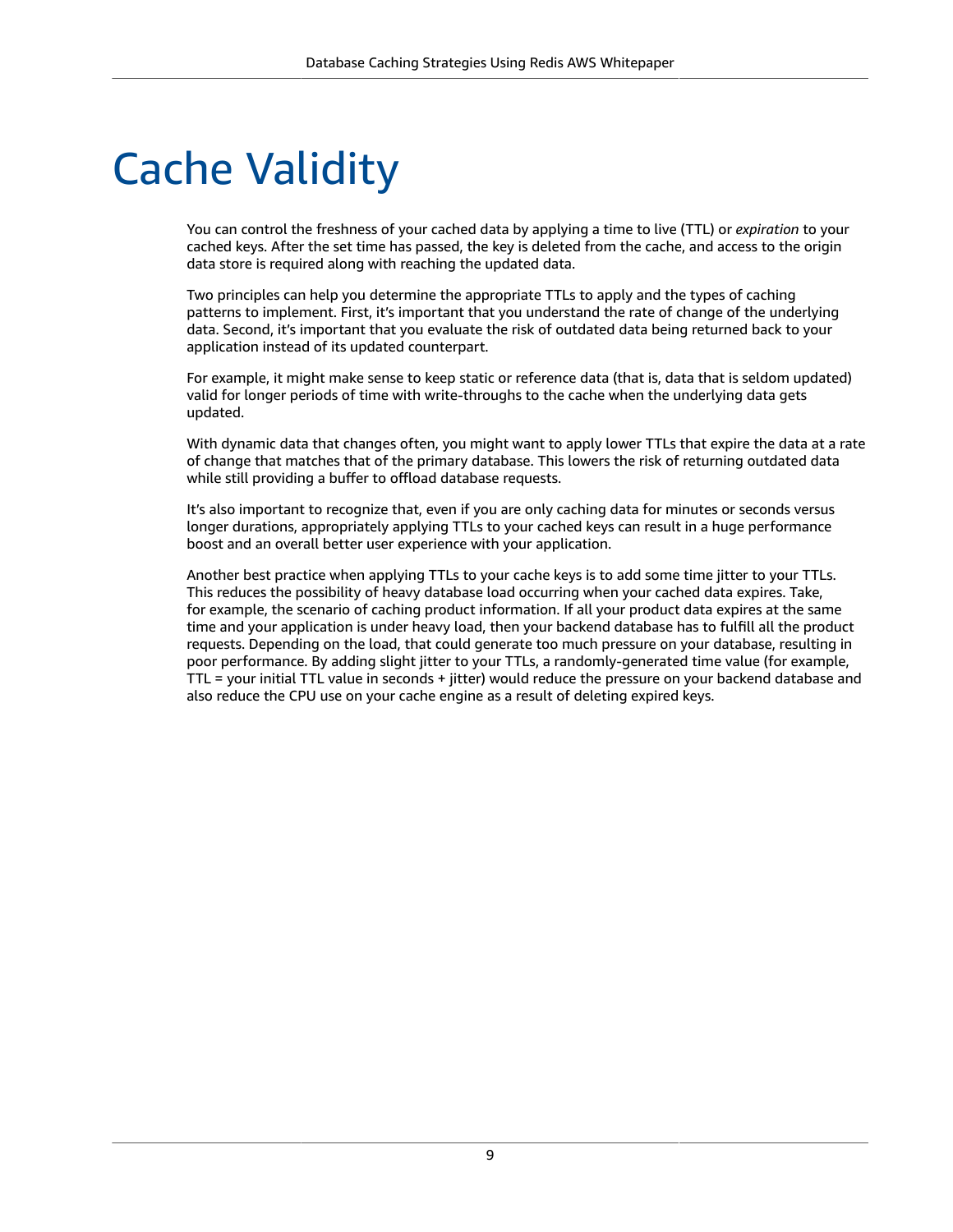### <span id="page-12-0"></span>Evictions

Evictions occur when cache memory is overfilled or is greater than the **maxmemory** setting for the cache, causing the engine to select keys to evict to manage its memory. The keys that are chosen are based on the eviction policy you select.

By default, Amazon ElastiCache for Redis sets the **volatile-lru** eviction policy for your Redis cluster. When this policy is selected, the least recently used (LRU) keys that have an expiration (TTL) value set are evicted. Other eviction policies are available and can be applied in the configurable **maxmemory-policy** parameter.

| <b>Eviction Policy</b> | <b>Description</b>                                                                       |  |
|------------------------|------------------------------------------------------------------------------------------|--|
| allkeys-lru            | The cache evicts the least recently used (LRU) keys<br>regardless of TTL set.            |  |
| allkeys-lfu            | The cache evicts the least frequently used (LFU)<br>keys regardless of TTL set.          |  |
| volatile-lru           | The cache evicts the least recently used (LRU) keys<br>from those that have a TTL set.   |  |
| volatile-lfu           | The cache evicts the least frequently used (LFU)<br>keys from those that have a TTL set. |  |
| volatile-ttl           | The cache evicts the keys with the shortest TTL<br>set.                                  |  |
| volatile-random        | The cache randomly evicts keys with a TTL set.                                           |  |
| allkeys-random         | The cache randomly evicts keys regardless of TTL<br>set.                                 |  |
| no-eviction            | The cache doesn't evict keys at all. This blocks<br>future writes until memory frees up. |  |

The following table summarizes eviction policies:

A good strategy in selecting an appropriate eviction policy is to consider the data stored in your cluster and the outcome of keys being evicted.

Generally, LRU-based policies are more common for basic caching use cases. However, depending on your objectives, you might want to use a TTL or random-based eviction policy that better suits your requirements.

Also, if you are experiencing evictions with your cluster, it is usually a sign that you should scale up (that is, use a node with a larger memory footprint) or scale out (that is, add more nodes to your cluster) to accommodate the additional data. An exception to this rule is if you are purposefully relying on the cache engine to manage your keys by means of eviction, also referred to as an [LRU cache.](https://redis.io/topics/lru-cache)

In addition to the existing time-based LRU policy, Amazon ElastiCache for Redis also supports a least frequently used (LFU) eviction policy for evicting keys. The LFU policy, which is based on frequency of access, provides a better cache hit ratio by keeping frequently used data in-memory; it traces access counter for each object and evicts keys according to the counter. Every time the object is touched, it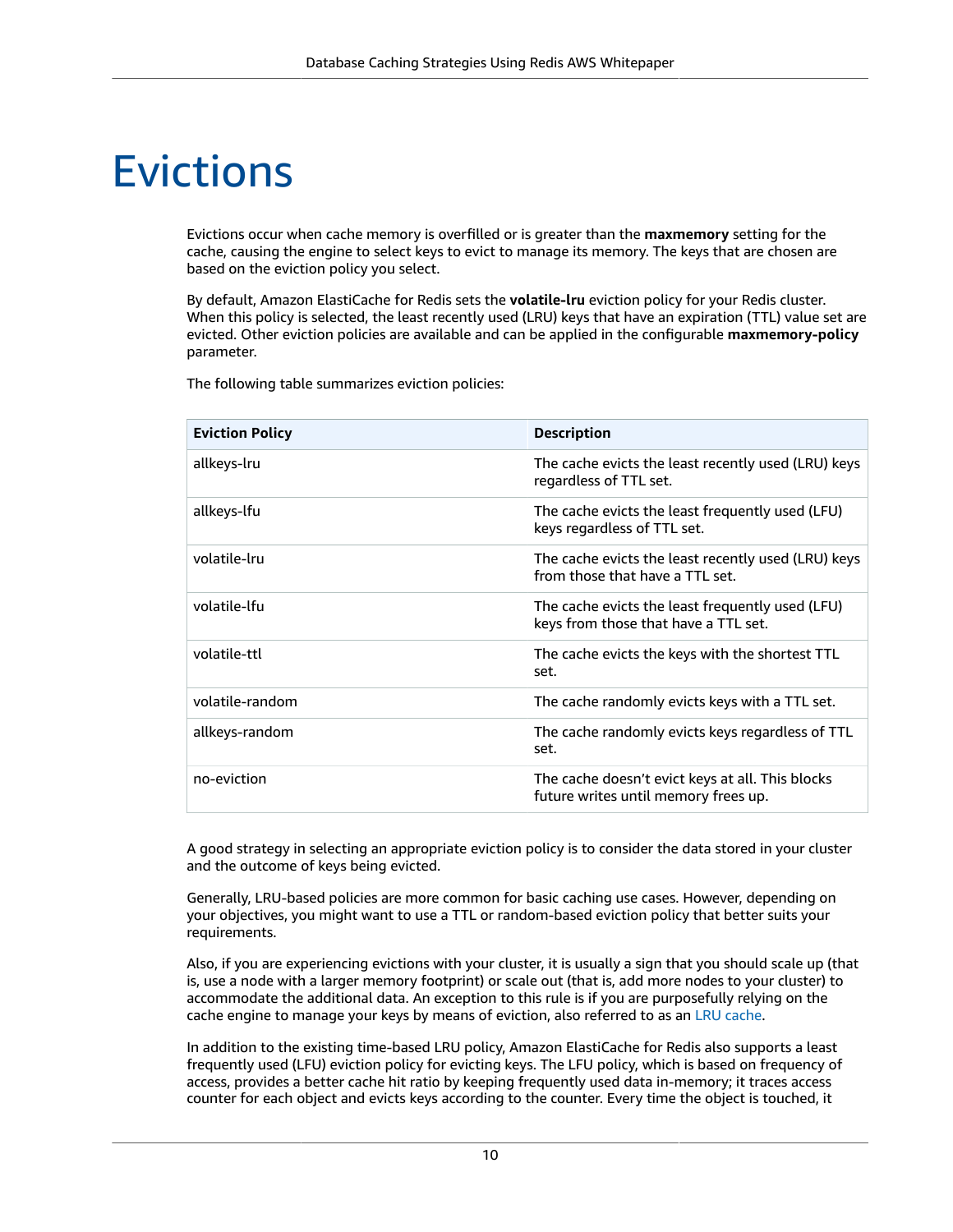reduces the counter after a period called the decay period. This means data used rarely is evicted while the data used often has a higher chance of remaining in the memory.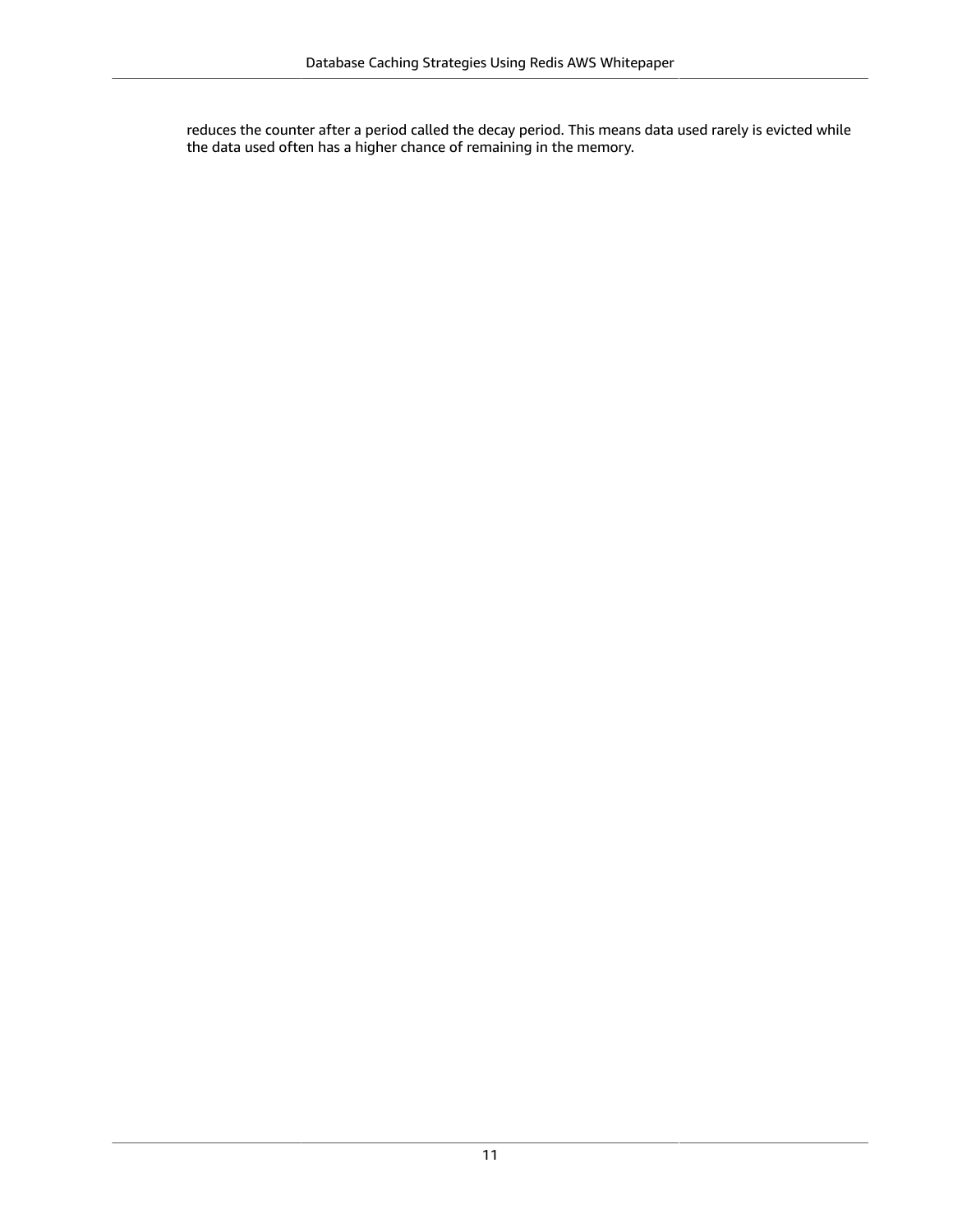## <span id="page-14-0"></span>Relational Database Caching **Techniques**

Many of the caching techniques that are described in this section can be applied to any type of database. However, this paper focuses on relational databases because they are the most common database caching use case.

The basic paradigm when you query data from a relational database includes executing SQL statements and iterating over the returned **ResultSet** object cursor to retrieve the database rows. There are several techniques you can apply when you want to cache the returned data. However, it's best to choose a method that simplifies your data access pattern and/or optimizes the architectural goals that you have for your application.

To visualize this, this whitepaper will examine snippets of Python code to explain the logic. You can find additional information on the AWS [caching](http://aws.amazon.com/caching/) site. The examples use the [redis-py](https://github.com/andymccurdy/redis-py) Redis client library for connecting to Redis, although you can use any other Python Redis library.

Assume that you issued the following SQL statement against a customer database for CUSTOMER\_ID 1001. This whitepaper will examine the various caching strategies that you can use.

```
SELECT FIRST_NAME, LAST_NAME, EMAIL, CITY, STATE, ADDRESS,
COUNTRY FROM CUSTOMERS WHERE CUSTOMER_ID = "1001";
```
The query returns this record:

Python example:

```
try:
     cursor.execute(key)
    results = cursor.fetchall()
     for row in results:
         print (row["FirstName"])
         print (row["LastName"])
```
Java example:

```
…
Statement stmt = connection.createStatement(); 
ResultSet rs = stmt.executeQuery(query);
while (rs.next()) {
Customer customer = new Customer();
customer.setFirstName(rs.getString("FIRST_NAME"));
customer.setLastName(rs.getString("LAST_NAME"));
and so on …
}
…
```
Iterating over the **ResultSet** cursor lets you retrieve the fields and values from the database rows. From that point, the application can choose where and how to use that data.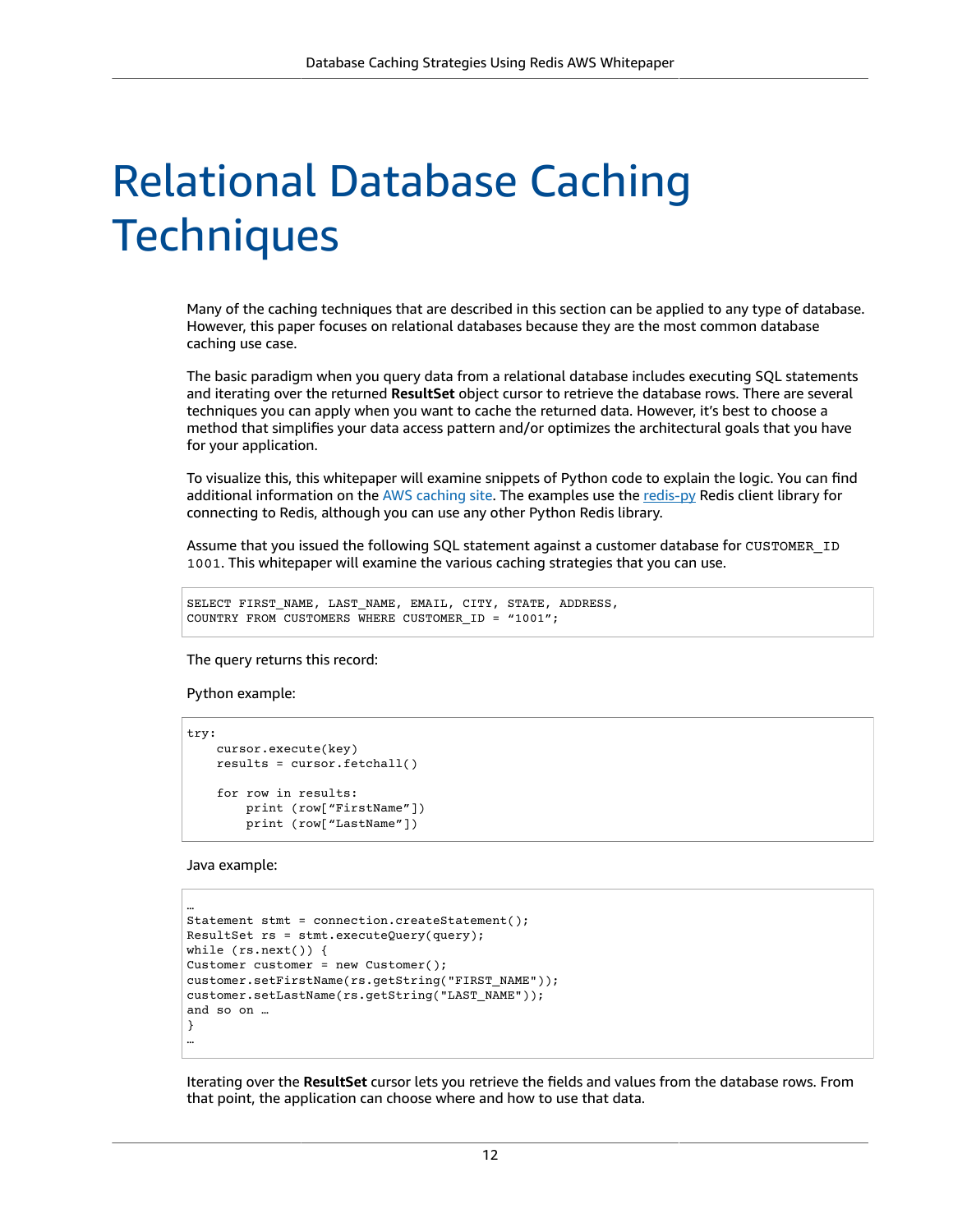Assuming that your application framework can't be used to abstract your caching implementation, how do you best cache the returned database data?

Given this scenario, you have many options. The following sections evaluate some options, with focus on the caching logic.

#### <span id="page-15-0"></span>Cache the Database SQL ResultSet

Cache a serialized **ResultSet** object that contains the fetched database row.

- **Advantage:** When data retrieval logic is abstracted (for example, as in a Data Access [Object](http://www.oracle.com/technetwork/java/dataaccessobject-138824.html) or DAO layer), the consuming code expects only a **ResultSet** object and does not need to be made aware of its origination. A **ResultSet** object can be iterated over, regardless of whether it originated from the database or was deserialized from the cache, which greatly reduces integration logic. This pattern can be applied to any relational database.
- **Disadvantage:** Data retrieval still requires extracting values from the **ResultSet** object cursor and does not further simplify data access; it only reduces data retrieval latency.

**Note:** When you cache the row, it's important that it's serializable. The following example uses a **CachedRowSet** implementation for this purpose. When you are using Redis, this is stored as a byte array value.

The following code converts the **CachedRowSet** object into a byte array and then stores that byte array as a Redis byte array value. The actual SQL statement is stored as the key and converted into bytes.

Python example:

```
if not r.exists(pickle.dumps(key)):
    try:
        cursor.execute(key)
        results = cursor.fetchall()
       r.set(pickle.dumps(key), pickle.dumps(results))
        r.expire(pickle.dumps(key), ttl)
        data = results
   except:
        print ("Error: unable to fetch data.")
else:
   data = pickle.loads(r.get(pickle.dumps(key)))
```
Java example:

```
…
// rs contains the ResultSet, key contains the SQL statement 
   if (rs != null) { //lets write-through to the cache
      CachedRowSet cachedRowSet = new CachedRowSetImpl(); 
       cachedRowSet.populate(rs, 1);
       ByteArrayOutputStream bos = new ByteArrayOutputStream(); 
       ObjectOutput out = new ObjectOutputStream(bos); 
       out.writeObject(cachedRowSet);
      byte[] redisRSValue = bos.toByteArray();
       jedis.set(key.getBytes(), redisRSValue);
       jedis.expire(key.getBytes(), ttl);
    }
…
```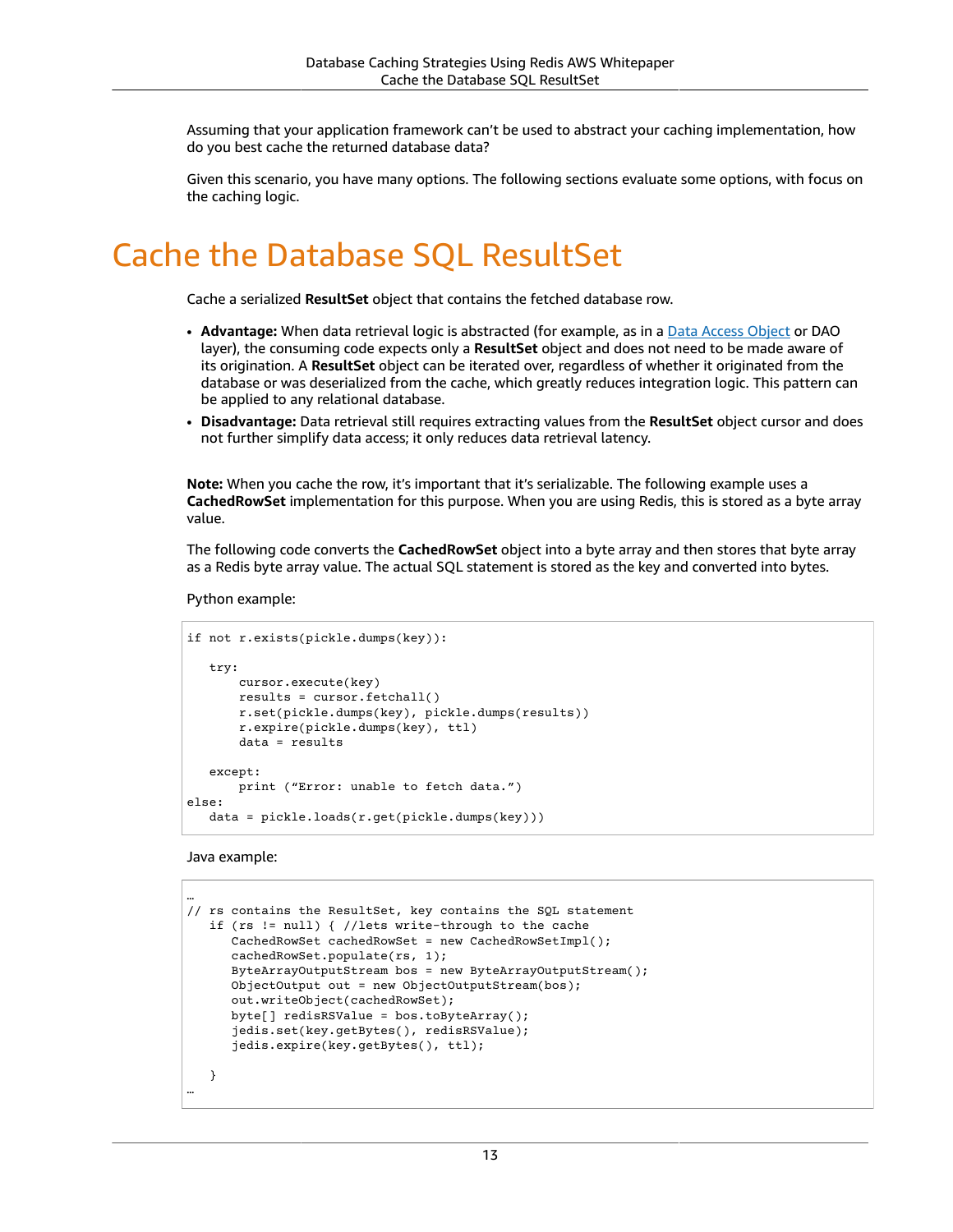One advantage of storing the SQL statement as the key is that it enables a transparent caching abstraction layer that hides the implementation details. The other added benefit is that you don't need to create any additional mappings between a custom key ID and the executed SQL statement.

At the time of setting data in the Redis, you are applying the expiry time, which is specified in milliseconds.

For lazy caching/cache aside, you would initially query the cache before executing the query against the database. To hide the implementation details, use the DAO pattern and expose a generic method for your application to retrieve the data.

For example, because your key is the actual SQL statement, your method signature could look like the following:

Python example:

getResultSet(sql) # sql is the sql statement

Java example:

```
public ResultSet getResultSet(String key); // key is sql 
statement
```
The code that calls (consumes) this method expects only a **ResultSet** object, regardless of what the underlying implementation details are for the interface. Under the hood, the **getResultSet** method executes a GET command for the SQL key, which, if present, is deserialized and converted into a **ResultSet** object.

Python example:

```
def getResultSet(key):
    redisResultSet = None
    redisResultSet = r.get(pickle.dumps(key))
    if redisResultSet:
         rs = pickle.loads(redisResultSet)
    else:
         try:
             cursor.execute(key)
             results = cursor.fetchall()
             r.set(pickle.dumps(key), pickle.dumps(results))
             r.expire(pickle.dumps(key), ttl)
             rs = results
         except:
             print ("Error: unable to fetch data")
     return rs
```
Java example:

```
public ResultSet getResultSet(String key) {
   byte[] redisResultSet = null;
   redisResultSet = jedis.get(key.getBytes()); 
   ResultSet rs = null;
    if (redisResultSet != null) { // if cached value exists, deserialize it and return it
       try {
          cachedRowSet = new CachedRowSetImpl();
```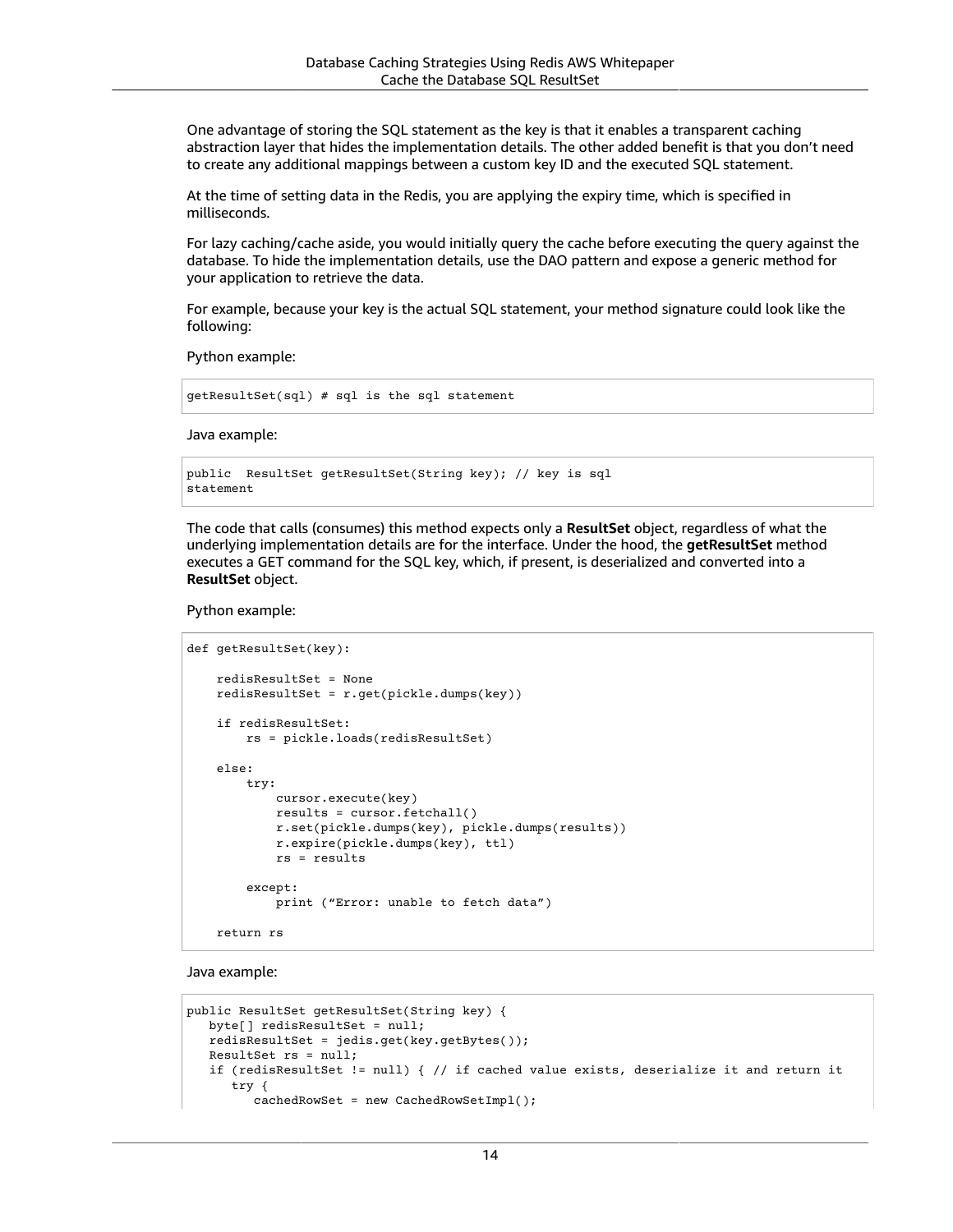```
 ByteArrayInputStream bis = new
ByteArrayInputStream(redisResultSet);
          ObjectInput in = new ObjectInputStream(bis);
          cachedRowSet.populate((CachedRowSet) in.readObject()); rs = 
          cachedRowSet;
 } …
} else {
// get the ResultSet from the database, store it in the rs object, then cache it.
…
}
…
return rs;
}
```
If the data is not present in the cache, query the database for it, and cache it before returning.

As mentioned earlier, a best practice would be to apply an appropriate TTL on the keys as well.

For all other caching techniques that we'll review, you should establish a naming convention for your Redis keys. A good naming convention is one that is easily predictable to applications and developers. A hierarchical structure separated by colons is a common naming convention for keys, such as **object:type:id**.

#### <span id="page-17-0"></span>Cache Select Fields and Values in a Custom Format

Cache a subset of a fetched database row into a custom structure that can be consumed by your applications.

- **Advantage:** This approach is easy to implement. You essentially store specific retrieved fields and values into a structure such as JSON or XML and then SET that structure into a Redis string. The format you choose should be something that conforms to your application's data access pattern.
- **Disadvantage:** Your application is using different types of objects when querying for particular data (for example, Redis string and database results). In addition, you are required to parse through the entire structure to retrieve the individual attributes associated with it.

The following code stores specific customer attributes in a customer JSON object and caches that JSON object into a Redis string:

Python example:

```
try:
    cursor.execute(query)
    results = cursor.fetchall()
     for row in results:
         customer = {
             "FirstName": row["FirstName"],
             "LastName": row["LastName"]
         }
         r.set("customer:id:" + str(row["id"]), json.dumps(customer))
except:
    print ("Error: Unable to fetch data.")
```
Java example:

… // rs contains the ResultSet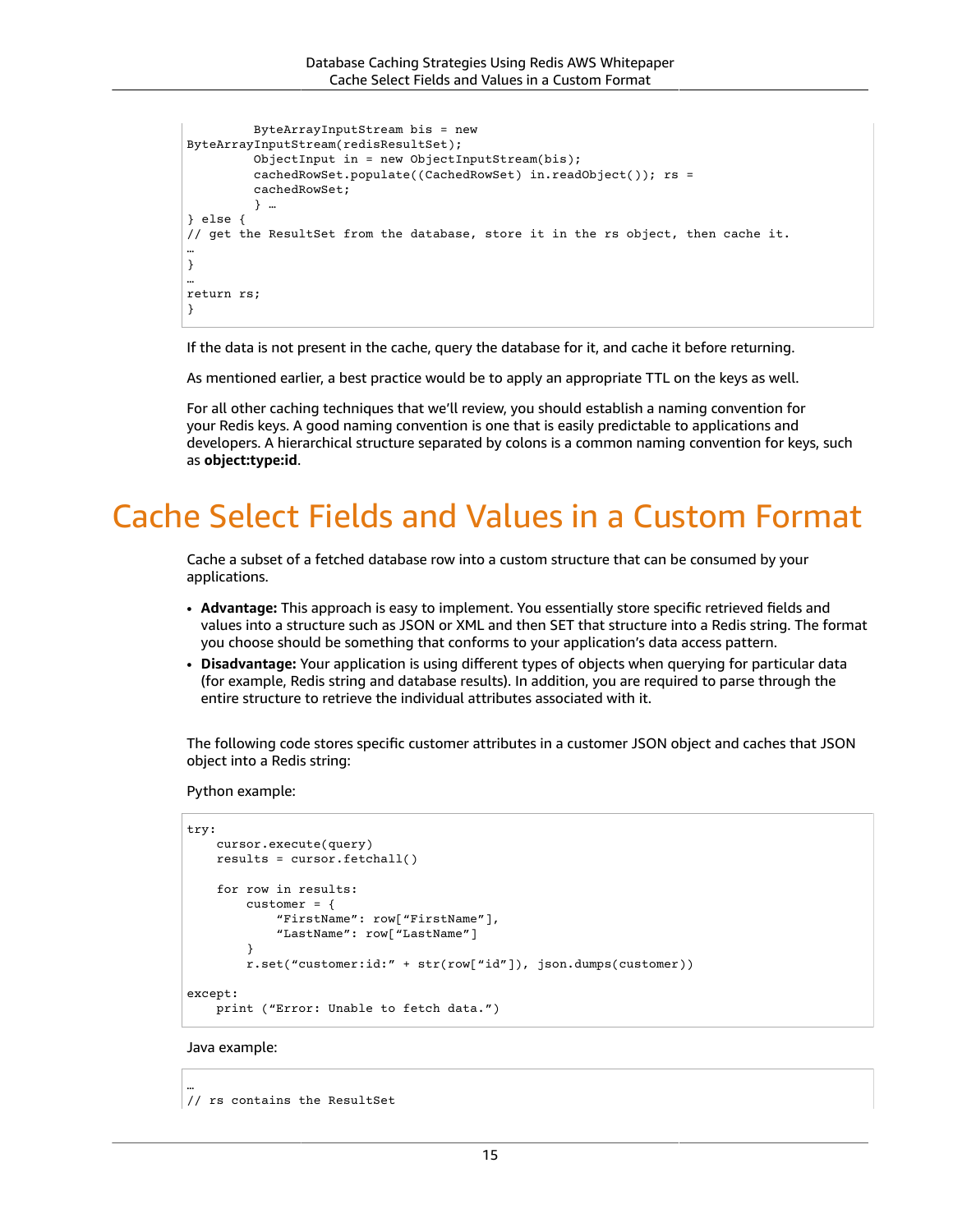```
while (rs.next()) {
    Customer customer = new Customer(); 
    Gson gson = new Gson();
    JsonObject customerJSON = new JsonObject(); 
    customer.setFirstName(rs.getString("FIRST_NAME")); 
    customerJSON.add("first_name",
gson.toJsonTree(customer.getFirstName() ); 
    customer.setLastName(rs.getString("LAST_NAME"));
    customerJSON.add("last_name", gson.toJsonTree(customer.getLastName()
);
     and so on …
     jedis.set(customer:id:"+customer.getCustomerID(), customerJSON.toString() );
     }
…
```
For data retrieval, you can implement a generic method through an interface that accepts a customer key (for example, customer:id:1001) and an SQL statement string argument. It will also return whatever structure your application requires (for example, JSON or XML) and abstract the underlying details.

Upon initial request, the application executes a GET command on the customer key and, if the value is present, returns it and completes the call. If the value is not present, it queries the database for the record, writes-through a JSON representation of the data to the cache, and returns.

#### <span id="page-18-0"></span>Cache Select Fields and Values into an Aggregate Redis Data Structure

Cache the fetched database row into a specific data structure that can simplify the application's data access.

- **Advantage:** When converting the **ResultSet** object into a format that simplifies access, such as a Redis Hash, your application is able to use that data more effectively. This technique simplifies your data access pattern by reducing the need to iterate over a **ResultSet** object or by parsing a structure like a JSON object stored in a string. In addition, working with aggregate data structures, such as Redis Lists, Sets, and Hashes provides various attribute level commands associated with setting and getting data, and eliminating the overhead associated with processing the data before being able to leverage it.
- **Disadvantage:** Your application is using different types of objects when querying for particular data (for example, Redis Hash and database results).

The following code creates a **HashMap** object that is used to store the customer data. The map is populated with the database data and SET into a Redis.

Python example:

```
try:
    cursor.execute(query)
    customer = cursor.fetchall()
     r.hset("customer:id:" + str(customer["id"]), "FirstName", customer[0]["FirstName"])
    r.hset("customer:id:" + str(customer["id"]), "LastName", customer[0]["LastName"])
except:
    print ("Error: Unable to fetch data.")
```
Java example:

…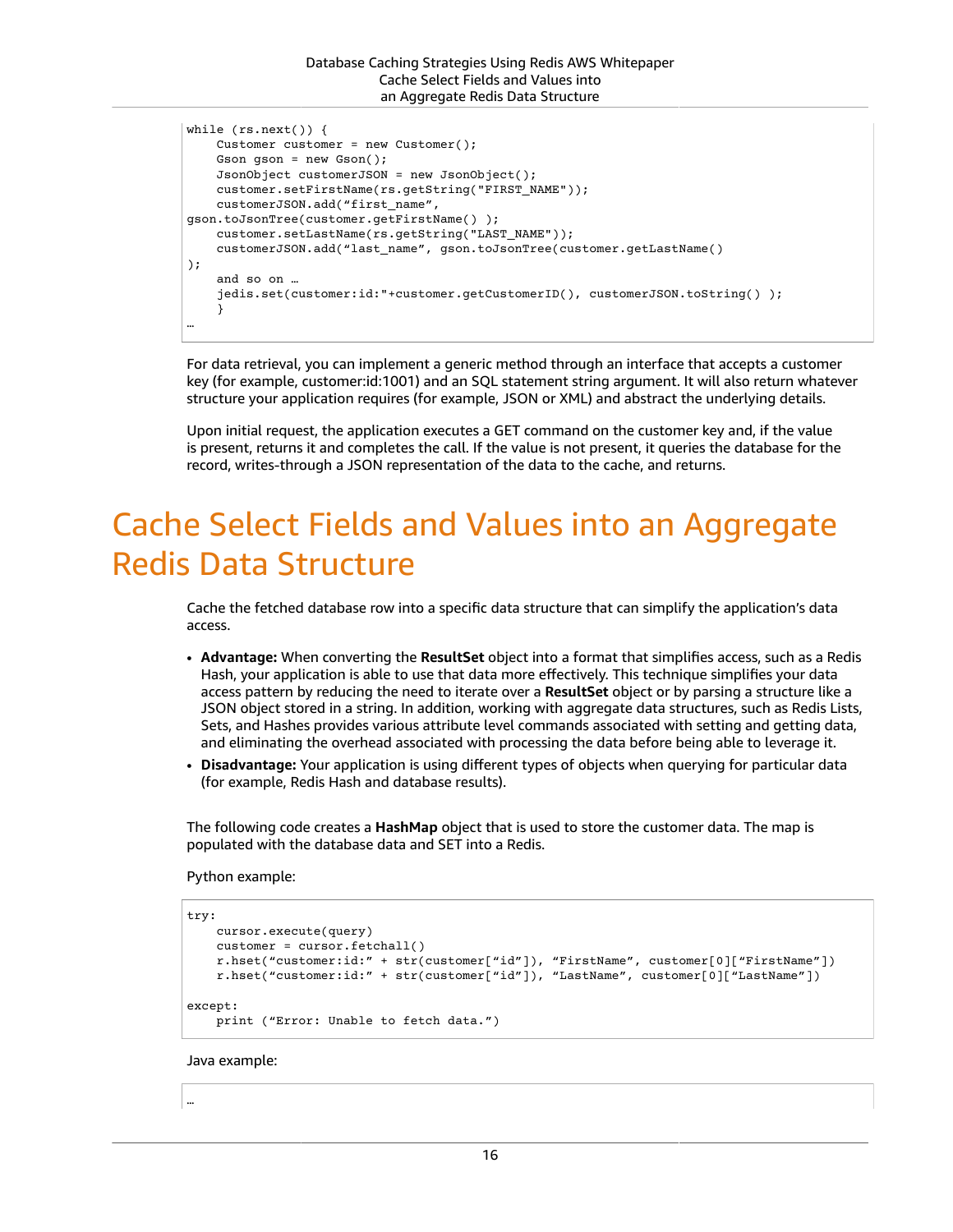```
// rs contains the ResultSet
    while (rs.next()) {
        Customer customer = new Customer();
        Map<String, String> map = new HashMap<String, String>();
        customer.setFirstName(rs.getString("FIRST_NAME")); 
        map.put("firstName", customer.getFirstName()); 
        customer.setLastName(rs.getString("LAST_NAME")); 
        map.put("lastName", customer.getLastName());
        and so on …
         jedis.hmset(customer:id:"+customer.getCustomerID(), map);
 }
…
```
For data retrieval, you can implement a generic method through an interface that accepts a customer ID (the key) and an SQL statement argument. It returns a **HashMap** to the caller. Just as in the other examples, you can hide the details of where the map is originating from. First, your application can query the cache for the customer data using the customer ID key. If the data is not present, the SQL statement executes and retrieves the data from the database. Upon retrieval, you may also store a hash representation of that customer ID to lazy load.

Unlike JSON, the added benefit of storing your data as a hash in Redis is that you can query for individual attributes within it. Say that for a given request you only want to respond with specific attributes associated with the customer Hash, such as the customer name and address. This flexibility is supported in Redis, along with various other features, such as adding and deleting individual attributes in a map.

#### <span id="page-19-0"></span>Cache Serialized Application Object Entities

Cache a subset of a fetched database row into a custom structure that can be consumed by your applications.

- **Pro:** Use application objects in their native application state with simple serializing and deserializing techniques. This can rapidly accelerate application performance by minimizing data transformation logic.
- **Con:** Advanced application development use case.

The following code converts the customer object into a byte array and then stores that value in Redis:

Python example:

```
try:
    cursor.execute(query)
    results = cursor.fetchall()
    r.set(pickle.dumps(key), pickle.dumps(results))
    r.expire(pickle.dumps(key), ttl)
except:
    print ("Error: Unable to fetch data.")
#pickle.loads(r.get(pickle.dumps(key)))
```
Java example:

```
….
// key contains customer id
    Customer customer = (Customer) object;
    ByteArrayOutputStream bos = new ByteArrayOutputStream();
```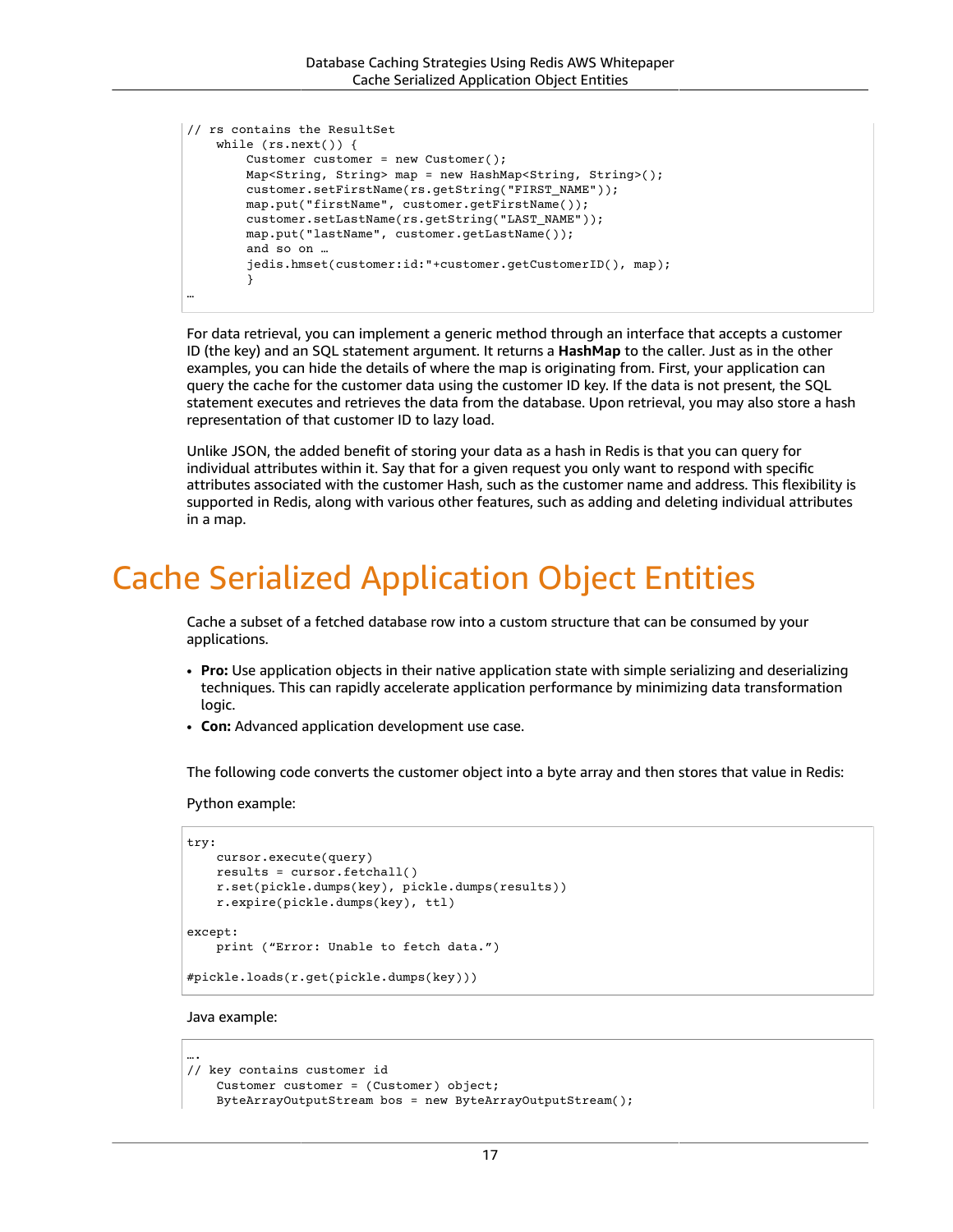```
 ObjectOutput out = null;
     try {
         out = new ObjectOutputStream(bos); 
         out.writeObject(customer); out.flush();
         byte[] objectValue = bos.toByteArray();
         jedis.set(key.getBytes(), objectValue);
         jedis.expire(key.getBytes(), ttl);
    }
…
```
The key identifier is also stored as a byte representation and can be represented in the customer:id:1001 format.

As the other examples show, you can create a generic method through an application interface that hides the underlying details method details. In this example, when instantiating an object or hydrating one with state, the method accepts the customer ID (the key) and either returns a customer object from the cache or constructs one after querying the backend database. First, your application queries the cache for the serialized customer object using the customer ID. If the data is not present, the SQL statement executes and the application consumes the data, hydrates the customer entity object, and then lazy loads the serialized representation of it in the cache.

Python example:

```
def getObject(key):
     customer = None
   \text{customer} = \text{r.get(key)} if customer:
         customer = pickle.loads(customer)
     else:
         objectData = key.split(":")
         try:
             query = "SELECT * FROM customers WHERE id = '%d' LIMIT 1" %
  (int(objectData[2]))
             cursor.execute(query)
             results = cursor.fetchall()
             r.set(key, pickle.dumps(results))
             r.expire(key, ttl)
             customer = results
         except:
            print ("Error: Unable to fetch data.")
     return customer
#result = getObject("customer:id:1001")
```
Java example:

```
public Customer getObject(String key) {
     Customer customer = null;
    byte[] redisObject = null;
    redisObject = jedis.get(key.getBytes());
     if (redisObject != null) {
         try {
```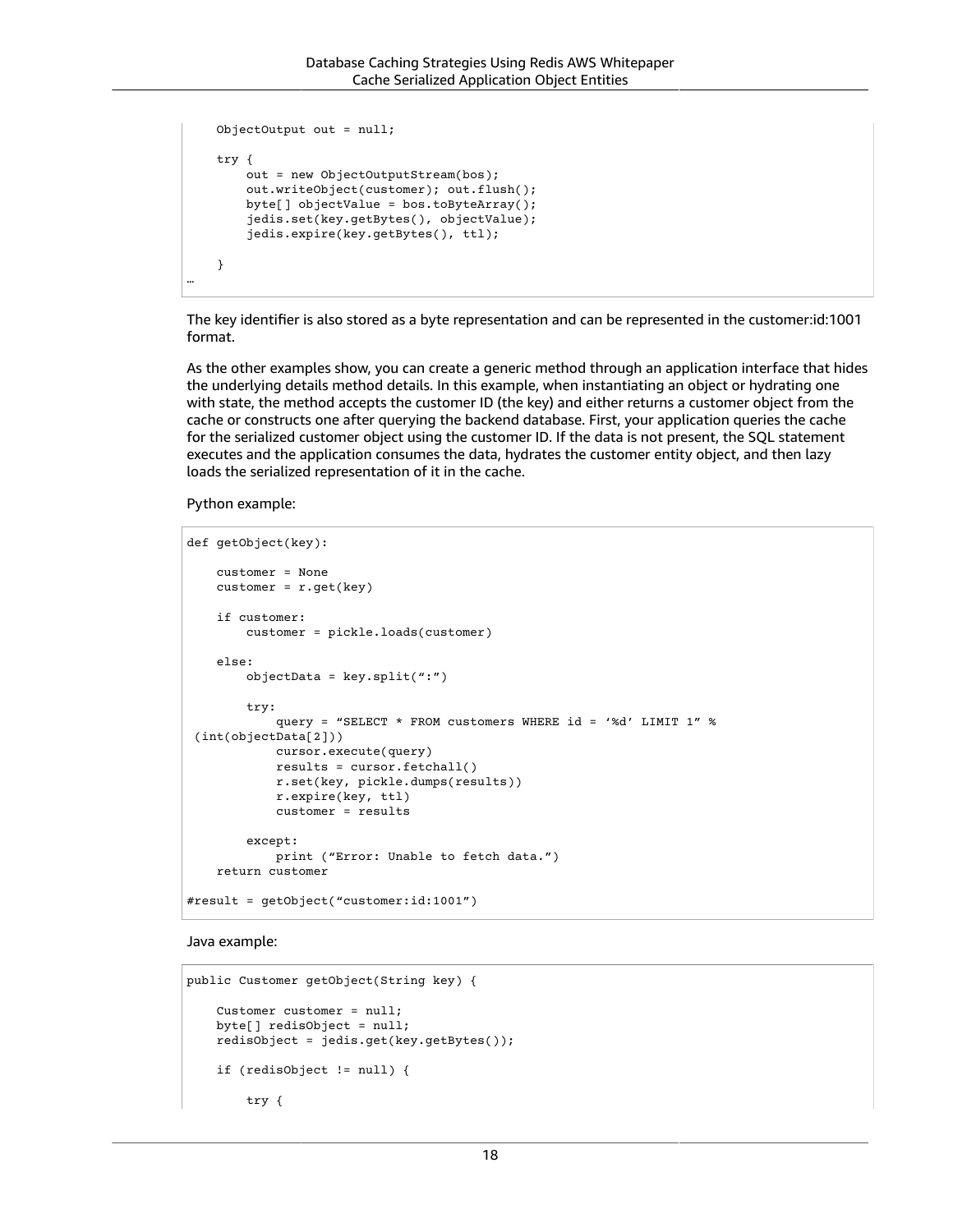```
 ByteArrayInputStream in = new
ByteArrayInputStream(redisObject);
 ObjectInputStream is = new ObjectInputStream(in); 
 customer = (Customer) is.readObject();
        } …
           } …
    return customer;
}
```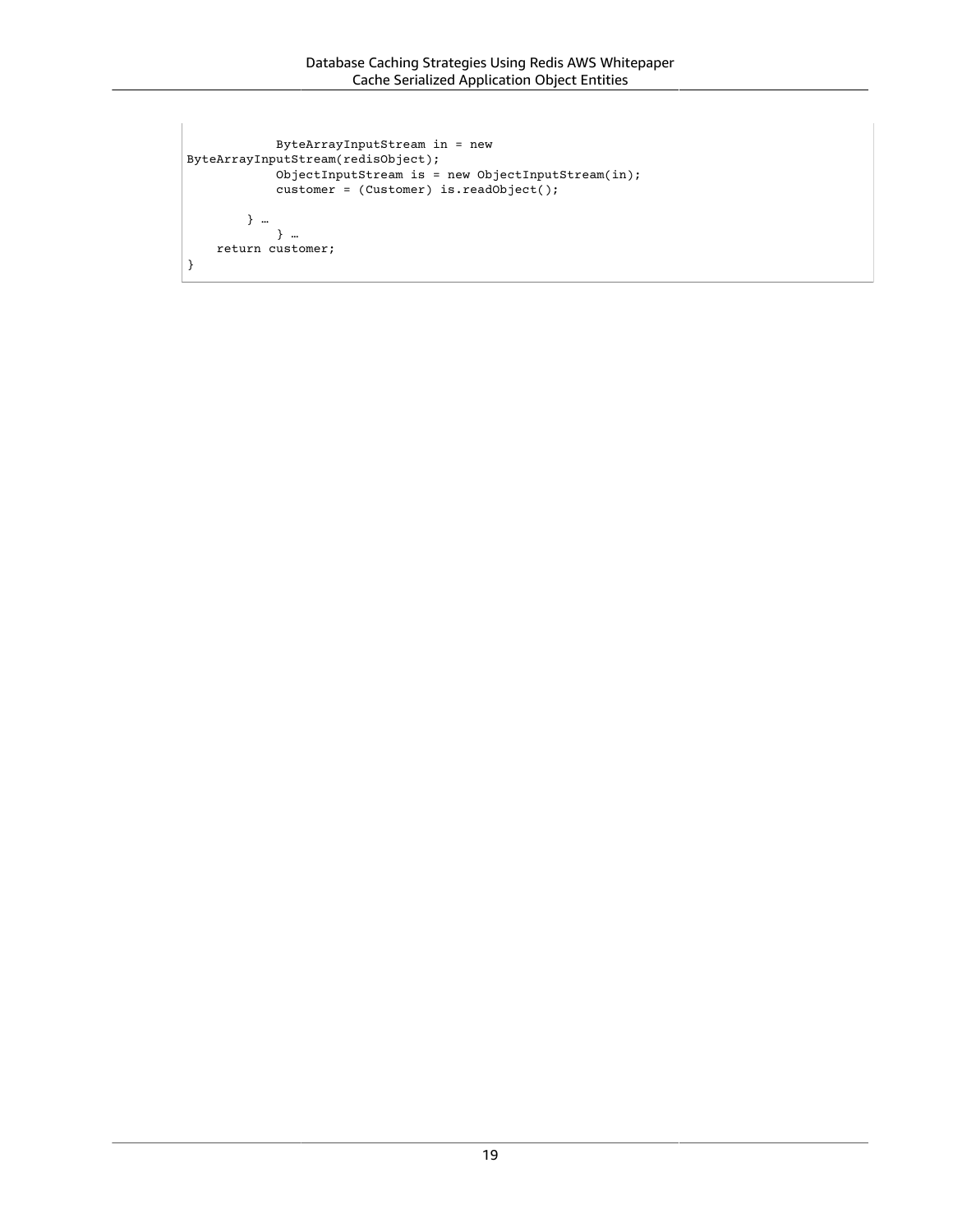### <span id="page-22-0"></span>Additional Caching with Redis

Redis is traditionally used in a database cache setting. However, it can also be used to cache output from other services, or full objects from storage services such as [Amazon](http://aws.amazon.com/s3/) Simple Storage Service (Amazon S3).

The low latency and high throughput of Amazon ElastiCache for Redis, coupled with the large item storage availability, make it a great choice for further optimizing throughput and scalability to new and existing applications.

#### <span id="page-22-1"></span>Object Caching with Amazon S3

Amazon S3 is the persistent store for applications such as data lakes, media catalogs, and websiterelated content. These applications often have latency requirements of 10 ms or less, with frequent object requests on 1–10% of the total stored S3 data. Many customers achieve this by directly writing to S3. Some applications, such as media catalog updates, require high frequency reads and consistent throughput. For such applications, customers often complement S3 with Redis, to reduce the S3 retrieval cost and to improve performance.

By using Amazon ElastiCache for Redis, applications can maintain a consistent and low-latency throughput, sustained at less than 5 ms, when serving this content outside of S3 at scale. Serving heavily-requested objects via Amazon ElastiCache for Redis in this manner can enable you to meet performance goals, while also reducing retrieval and transfer costs.

A blog post on how to [Turbocharge](http://aws.amazon.com/blogs/storage/turbocharge-amazon-s3-with-amazon-elasticache-for-redis/) Amazon S3 with Amazon ElastiCache for Redis covers how to set up, deploy, and organize data for this purpose.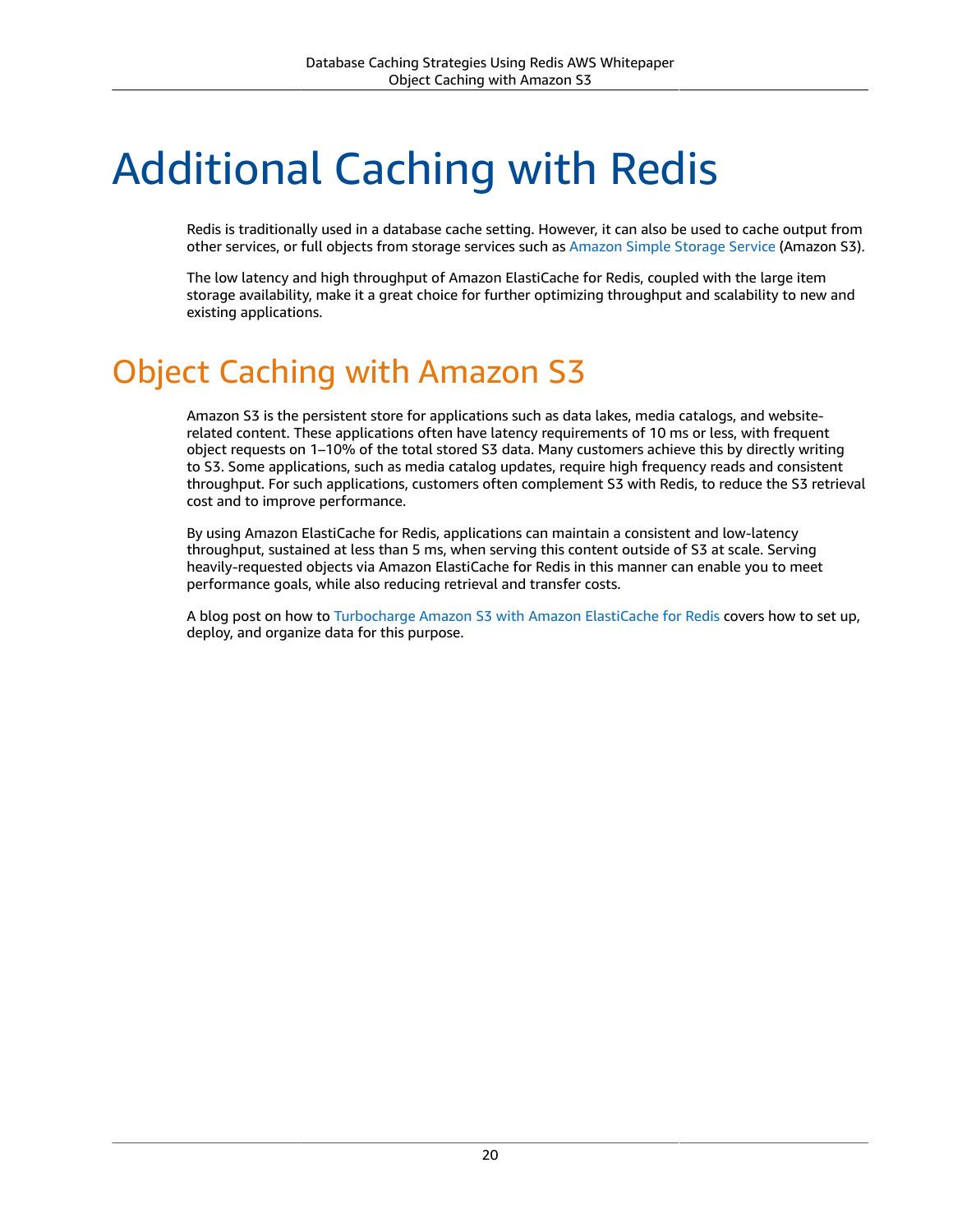## <span id="page-23-0"></span>Amazon ElastiCache and Self-Managed Redis

Redis is an open source, in-memory data store that has become the most popular key/value engine in the market. Much of its popularity is due to its support for a variety of data structures as well as other features, including [Lua](https://www.lua.org/) scripting support and Pub/Sub messaging capability. Other added benefits include high availability topologies with support for read replicas and the ability to persist data.

Amazon ElastiCache offers a fully-managed service for Redis. This means that all the administrative tasks associated with managing your Redis cluster (including monitoring, patching, backups, and automatic failover), are managed by Amazon. This lets you focus on your business and your data instead of your operations.

Other benefits of using Amazon ElastiCache for Redis over self-managing your cache environment include the following:

- An enhanced Redis engine that is fully compatible with the open source version but that also provides added stability and robustness.
- Easily modifiable parameters, such as eviction policies, buffer limits, etc.
- Ability to scale and resize your cluster to terabytes of data.
- Hardened security that lets you isolate your cluster within [Amazon](http://aws.amazon.com/vpc/) Virtual Private Cloud (Amazon VPC).9

For more information about Redis or Amazon ElastiCache, see the Further [Reading \(p. 29\)](#page-31-0) section at the end of this whitepaper.

### <span id="page-23-1"></span>Redis Engine Support

You can use Amazon ElastiCache for Redis to build HIPAA-compliant applications. To help do this, you can enable at-rest encryption, in-transit encryption, and Redis AUTH when you create a Redis cluster using ElastiCache for Redis versions 3.2.6 or later.

Amazon ElastiCache for Redis version 6.x also support a feature called Role-Based Access Control (RBAC), which can be used instead of authenticating users with the Redis AUTH command. With RBAC, users can be created with specific permissions by using an access string. Users can also be assigned to user groups aligned with a role that is specific to your use cases. More information on RBAC can be found at: [Authenticating](https://docs.aws.amazon.com/AmazonElastiCache/latest/red-ug/Clusters.RBAC.html) Users with Role-Based Access Control documentation.

In versions 5.0.3 and later, Amazon ElastiCache for Redis adds dynamic network processing to enhance I/O handling. By utilizing the extra CPU power available in nodes with four or more vCPUs, Amazon ElastiCache transparently delivers an increase of up to 83% in throughput and up to 47% reduction in latency per node. That is in addition to the significant performance improvements delivered with the introduction of R5 and M5 instances on the service. You can now benefit from the enhanced I/O handling to further boost application performance and reduce costs.

Amazon ElastiCache for Redis improves throughput and reduces latency by leveraging more cores for processing I/O and dynamically adjusting to the workload. These improvements work best for applications that require a large number of concurrent connections to the Redis server. No client-side changes are needed.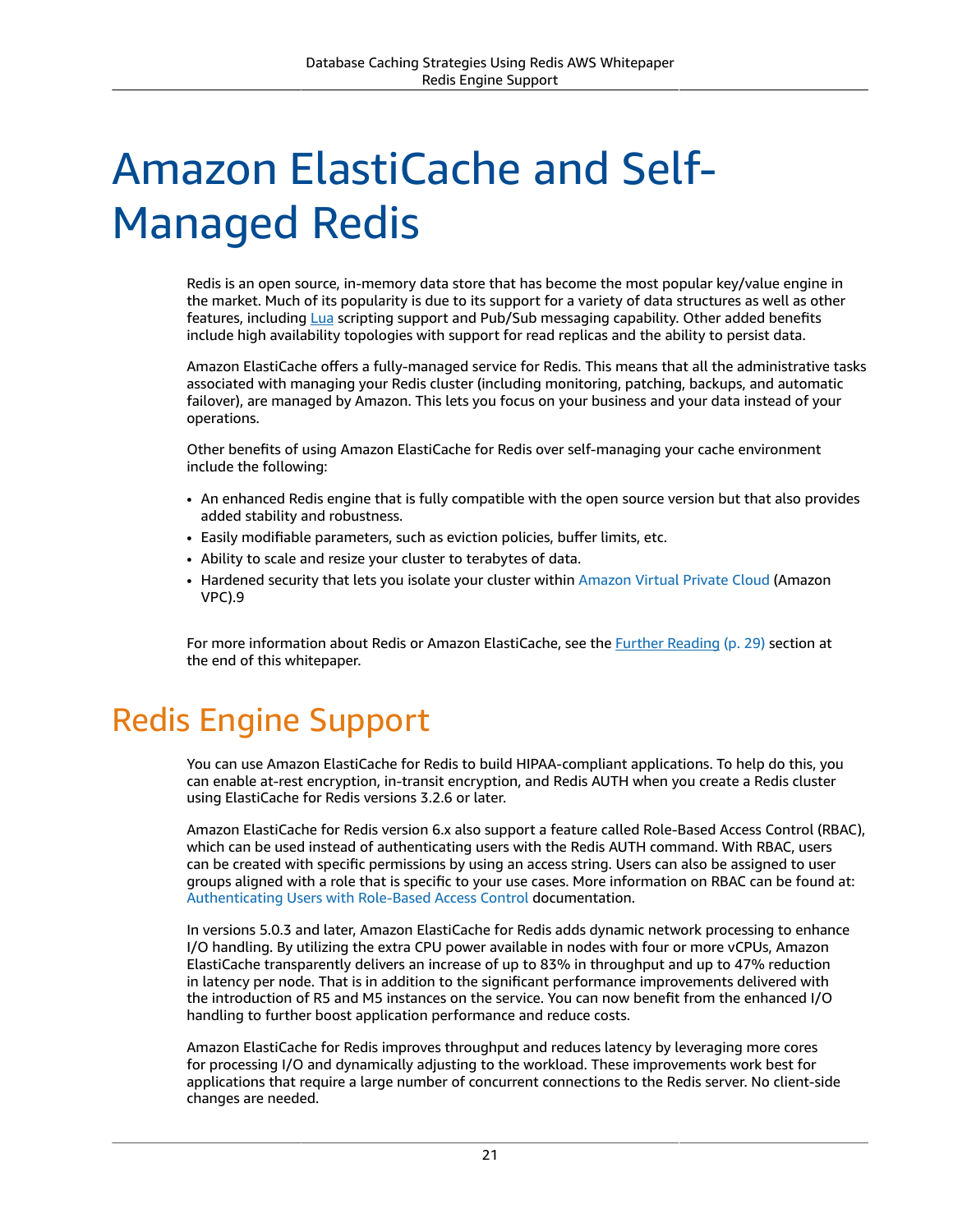At the time of publication, Amazon ElastiCache for Redis supports Redis version 6.0.5 and earlier.

Because the newer Redis versions provide a better and more stable experience, Redis versions 2.6.13, 2.8.6, and 2.8.19 are deprecated when using the Amazon ElastiCache console. We recommend against using these Redis versions. If you need to use one of them, work with the AWS CLI or Amazon ElastiCache API. The latest version information can be found on the Supported [ElastiCache](https://docs.aws.amazon.com/AmazonElastiCache/latest/red-ug/supported-engine-versions.html) for Redis Versions page.

#### <span id="page-24-0"></span>Available Instance Types

Amazon ElastiCache supports multiple instance node types. Generally speaking, the current generation types provide more memory and computational power at lower cost when compared to their equivalent previous generation counterparts.

Furthermore, you can launch both ElastiCache for Redis and Memcached on Graviton2 M6g and R6g instance families. The latest Graviton2 instance types offer you ultra-low latency and high throughput, and you can now enjoy a price/performance improvement of up to 45% over previous generation instances. Graviton2 instances are now the default choice for ElastiCache customers.

You can launch general-purpose burstable T\*-Standard cache nodes in Amazon ElastiCache. These nodes provide a baseline level of CPU performance with the ability to burst CPU usage at any time until the accrued credits are exhausted. A *CPU credit* provides the performance of a full CPU core for one minute.

#### <span id="page-24-1"></span>AWS Nitro System

The AWS Nitro System is the underlying platform for the next generation of EC2 instances that enables AWS to innovate faster, further reduce cost for customers, and deliver added benefits like increased security and new instance types.

AWS has completely re-imagined its virtualization infrastructure. Traditionally, hypervisors protect the physical hardware and bios, virtualize the CPU, storage, and networking, and provide a rich set of management capabilities. With the Nitro System, we are able to break apart those functions and offload them to dedicated hardware and software.

The Nitro System delivers practically all of the compute and memory resources of the host hardware to your instances, resulting in better overall performance.

Additionally, dedicated Nitro Cards enable high speed networking, high speed EBS, and I/O acceleration. To benefit from the AWS Nitro System in Amazon ElastiCache for Redis, please choose a cache type from the list of supported instances: either M5 (cache.m5.xlarge or higher) or R5 (cache.r5.xlarge or higher), or later.

Latest information on supported instances (including listings of previous generation instances), along with details around Burstable types can be found on the following page: [Supported](https://docs.aws.amazon.com/AmazonElastiCache/latest/red-ug/CacheNodes.SupportedTypes.html) Node Types.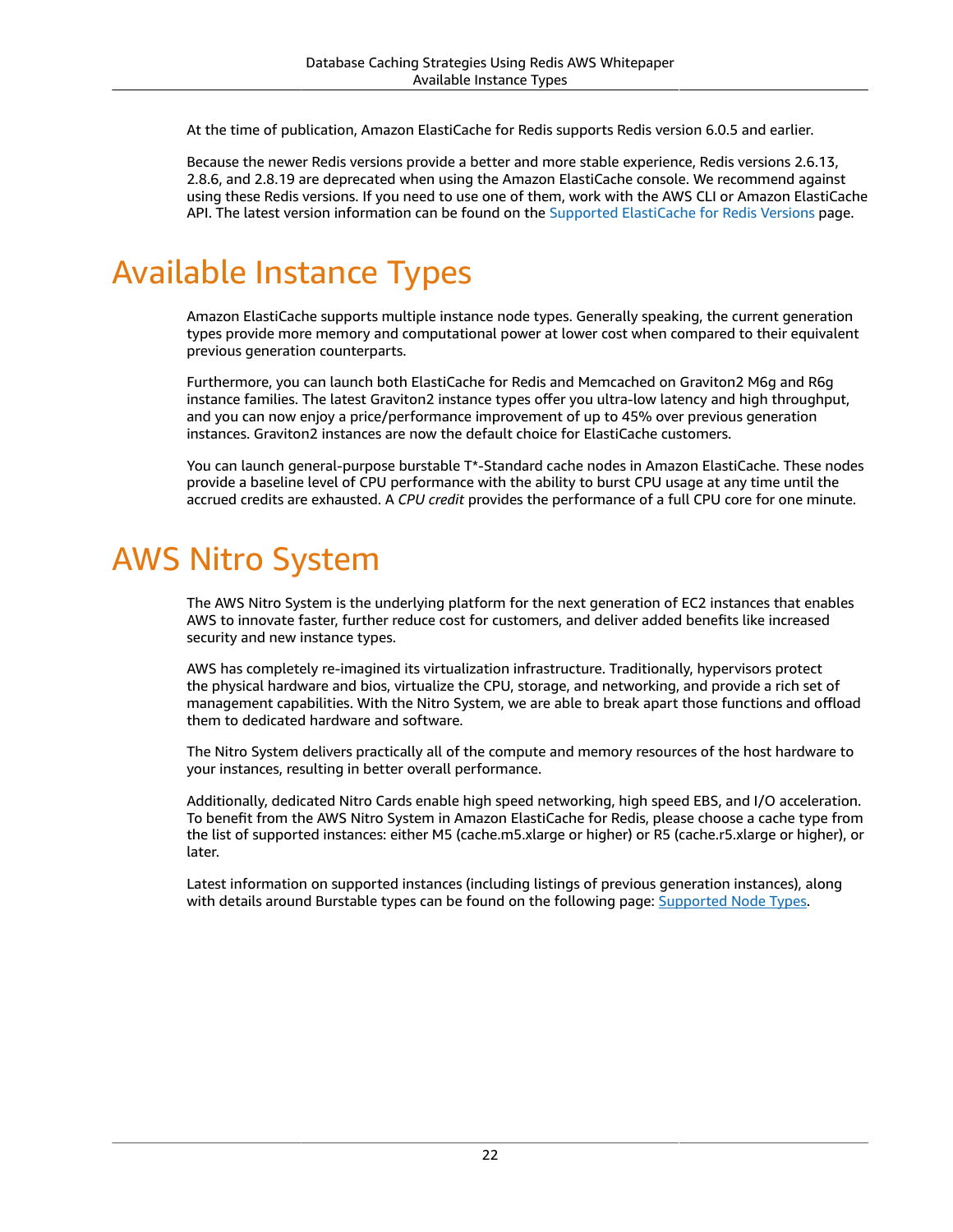## <span id="page-25-0"></span>Redis Cluster Modes: Enabled and Disabled

Cluster Mode for Amazon ElastiCache for Redis is a feature that enables you to scale your Redis cluster without any impact on the cluster performance. While you initiate a scale-out operation by adding a specified number of new shards to a cluster, you also initiate scale-up or scale-down operation by selecting a new desired node type, Amazon ElastiCache for Redis a new cluster synchronizing the new nodes with the previous ones. Amazon ElastiCache for Redis supports three cluster configurations (Redis (single node), Redis (cluster mode disabled), and Redis (cluster mode enabled)), depending on your reliability, availability, and scaling requirements.

With Cluster Mode enabled, your Redis cluster can now scale horizontally (in or out) in addition to scaling vertically (up and down). In a Redis cluster with cluster mode disabled, you can have up to five read replicas in your replication group. Adding or removing replicas incurs no downtime to your application. In a Redis cluster with cluster mode enabled, clusters can have up to ninety shards by default (which can be increased if requested) and up to five read replicas in each node group.

Amazon ElastiCache for Redis with Cluster Mode enabled will help you to architect a cluster with unpredictable network and storage requirements, or with a write-heavy workload. This horizontal scalability is achieved by preparing a plan that results in an even distribution of the key spaces, which distributes the hash slots to the available shards within the cluster, and thus by spreading the workload over a greater number of nodes. By default, the hash slots get evenly distributed between shards, but customers can also configure a custom hash slot. It is recommended to resize your cluster during offpeak hours.

#### <span id="page-25-1"></span>Reader Endpoint

Amazon ElastiCache for Redis cluster with multiple nodes and with cluster mode disabled provides the reader endpoint to direct all your read traffic to a single cluster level endpoint. For more information on reader endpoints, see Finding [Replication](https://docs.aws.amazon.com/AmazonElastiCache/latest/red-ug/Replication.Endpoints.html) Group Endpoints.

This reader endpoint splits your incoming read connection requests evenly between all read replicas. This reduces the need for the clients to direct traffic to an individual replica, and simplifies configuration to look up and access cached data. Reader endpoint also helps your Amazon ElastiCache for Redis cluster to load balance all read traffic, as well as to achieve High Availability by placing read replicas in different AWS Availability Zones (AZ).

Reader endpoints works with ElastiCache for Redis clusters with cluster-mode disabled. For more information, see Finding [Replication](https://docs.aws.amazon.com/AmazonElastiCache/latest/red-ug/Replication.Endpoints.html) Group Endpoints.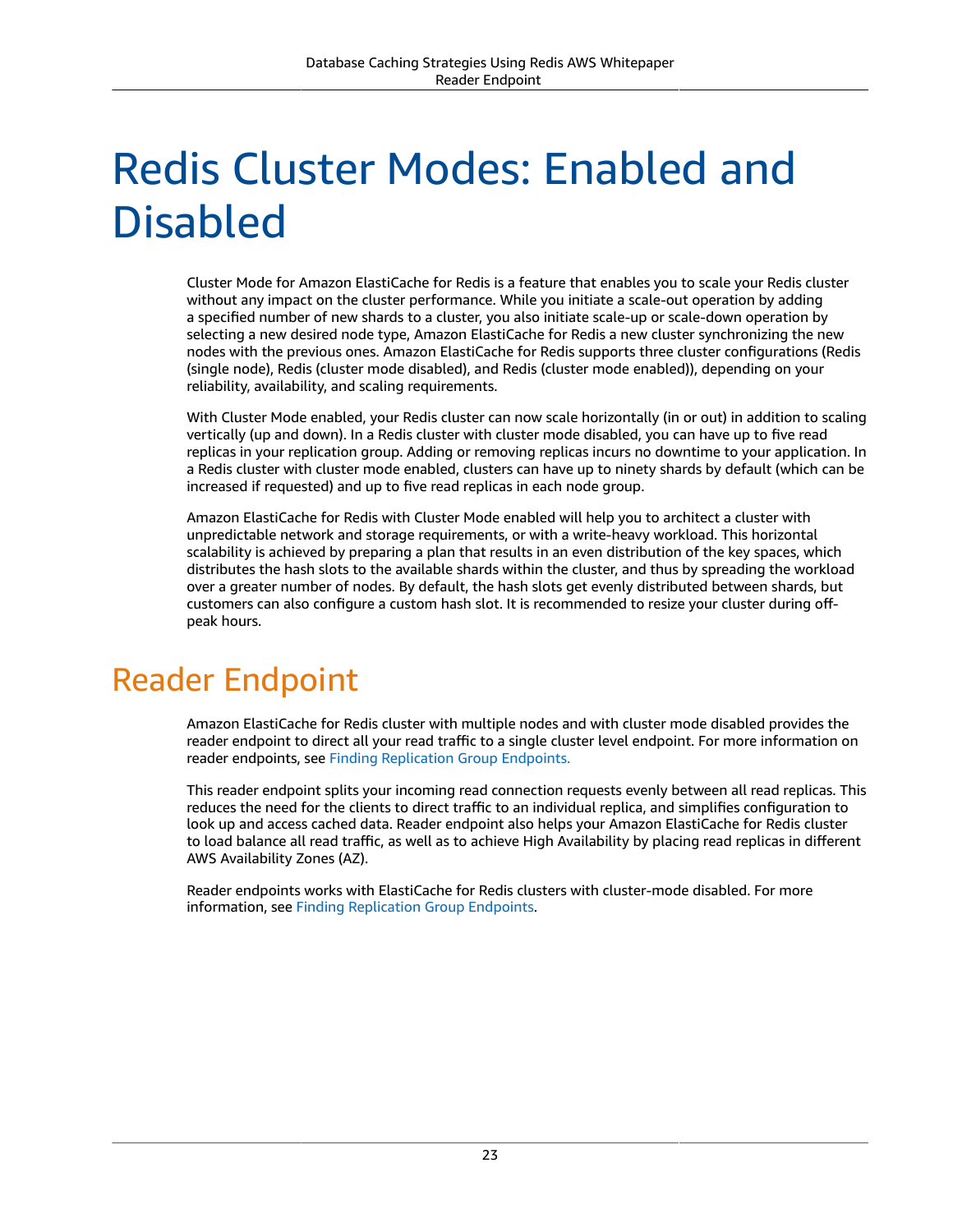## <span id="page-26-0"></span>Amazon ElastiCache for Redis Global **Datastore**

Amazon ElastiCache for Redis Global Datastore is a feature that has been introduced to handle two primary use cases: the ability to have global low latency reads and to support Disaster Recovery scenarios. For more information, see [Replication](https://docs.aws.amazon.com/AmazonElastiCache/latest/red-ug/Redis-Global-Datastore.html) across AWS Regions using global datastores.

With the Amazon ElastiCache for Redis you can now architect a global application with extremely low latency local reads by reading from a geo-local Global Datastore, and also maintain cluster resiliency at the same time. In the unlikely event of the primary region degrading, it can failover to a secondary region.

Each Global Datastore is a collection of one and more clusters that replicates to one another: A Primary (Active) Cluster (that accepts writes which are replicated to all clusters) and a Secondary (Passive) Cluster (that only accepts read requests and replicates data updates from a Primary cluster). Applications with media contents can now write to an active cluster and the same content can be read in the local regions.

Amazon ElastiCache for Redis Global Datastore lets you create a reliable, secure and fully-managed cross-region replication that enables you to easily promote your secondary cluster to primary. During cross-region replication, Global Datastore can be set up on new cluster as well as existing cluster, provided the cluster is running the latest Redis engine version (5.0.6 or later). Scalability is built in to Global Datastore, with regional clusters that can be scaled both vertically and horizontally by modifying Global Datastore without any interruption.

Amazon ElastiCache Global Datastore enables encryption in transit for cross-region communication in addition to encryption at rest.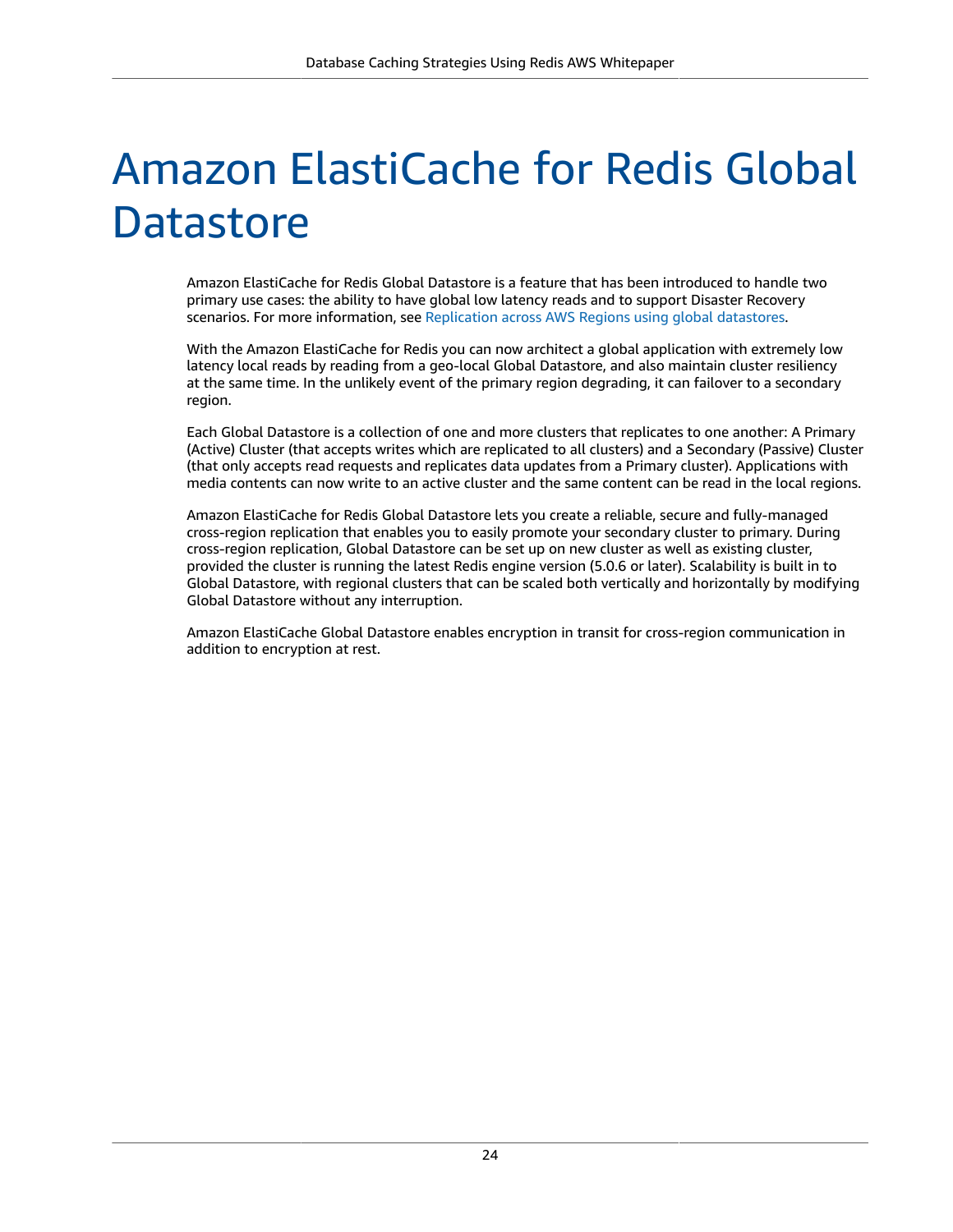### <span id="page-27-0"></span>Sizing Best Practices Related to **Workloads**

With Redis version 5.0.5, you can scale up or scale down your Amazon ElastiCache for Redis cluster online without any downtime. This enables your cluster to stay online and respond to incoming requests while scaling.

In order to increase read and write capacity, you can scale up your cluster by selecting a larger node type, and alternatively read and write capacity can be reduced by selecting a smaller node. Amazon ElastiCache can resize your cluster dynamically without any downtime.

You can also scale out read capacity by adding read replicas and write capacity by adding a specified number of new shards to a cluster.

To ensure uninterrupted scaling, you need to follow these best practices:

- 1. To scale up, you need to ensure sufficient number of ENI (Elastic Network Interface) availability.
- 2. To scale down, you need to ensure smaller nodes have adequate memory to absorb the incoming traffic.
- 3. Perform scaling activities when traffic towards your cluster is at a minimum. Although the scaling process is designed to remain online, this will help to synchronize data to newer nodes.
- 4. Always test your application in a development environment, where possible.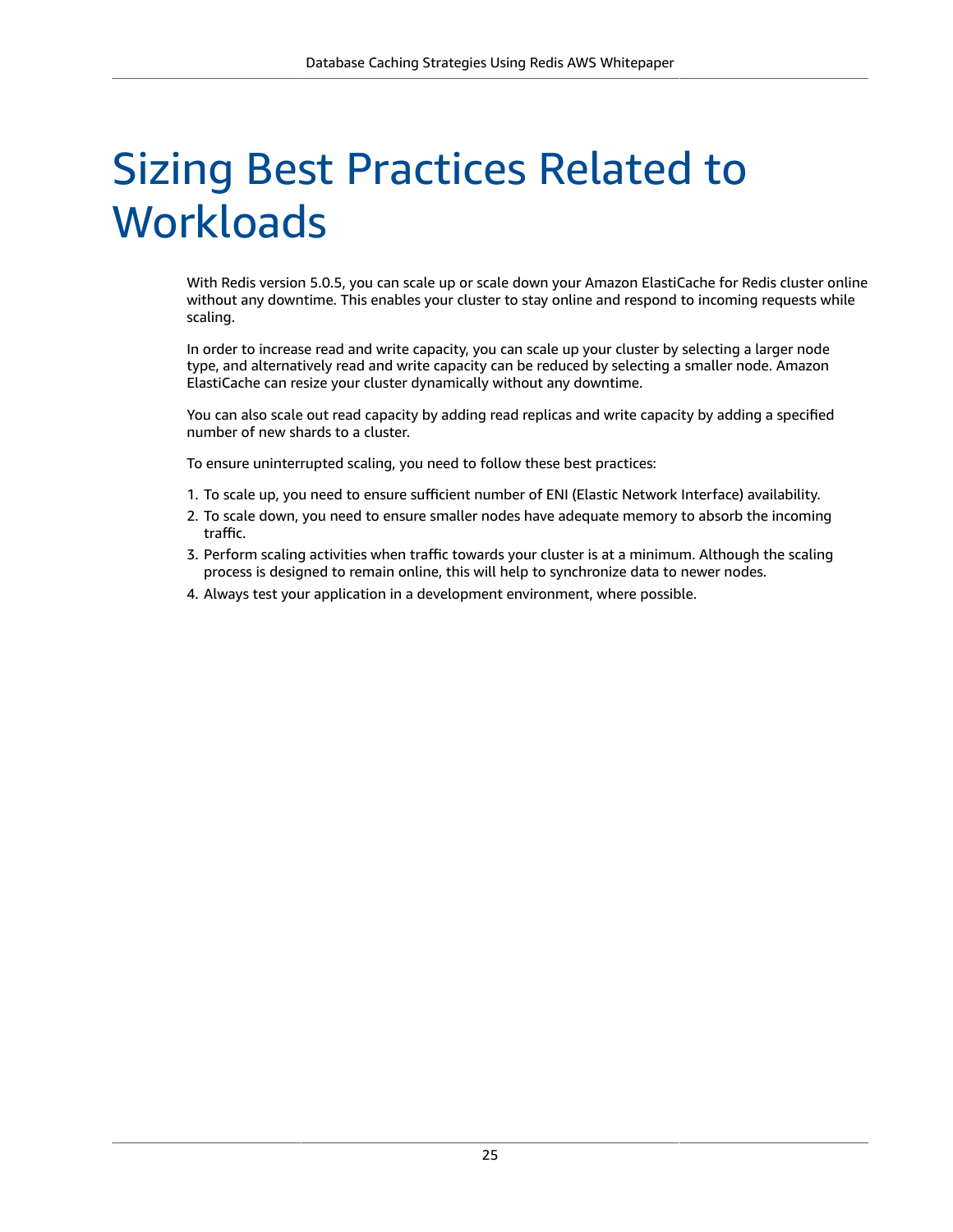### <span id="page-28-0"></span>Conclusion

Modern applications can't afford poor performance. Today's users have low tolerance for slow-running applications and poor user experiences. When low latency and scaling databases are critical to the success of your applications, it's imperative that you use database caching.

Amazon ElastiCache provides two managed in-memory key value stores that you can use for database caching. With zero-downtime scalability, Global datastore for regional low-latency endpoints, and a simplified approach to running a Clustered, distributed cache without the administrative tasks associated with it, Amazon ElastiCache for Redis is the primary choice for engineering teams and customers.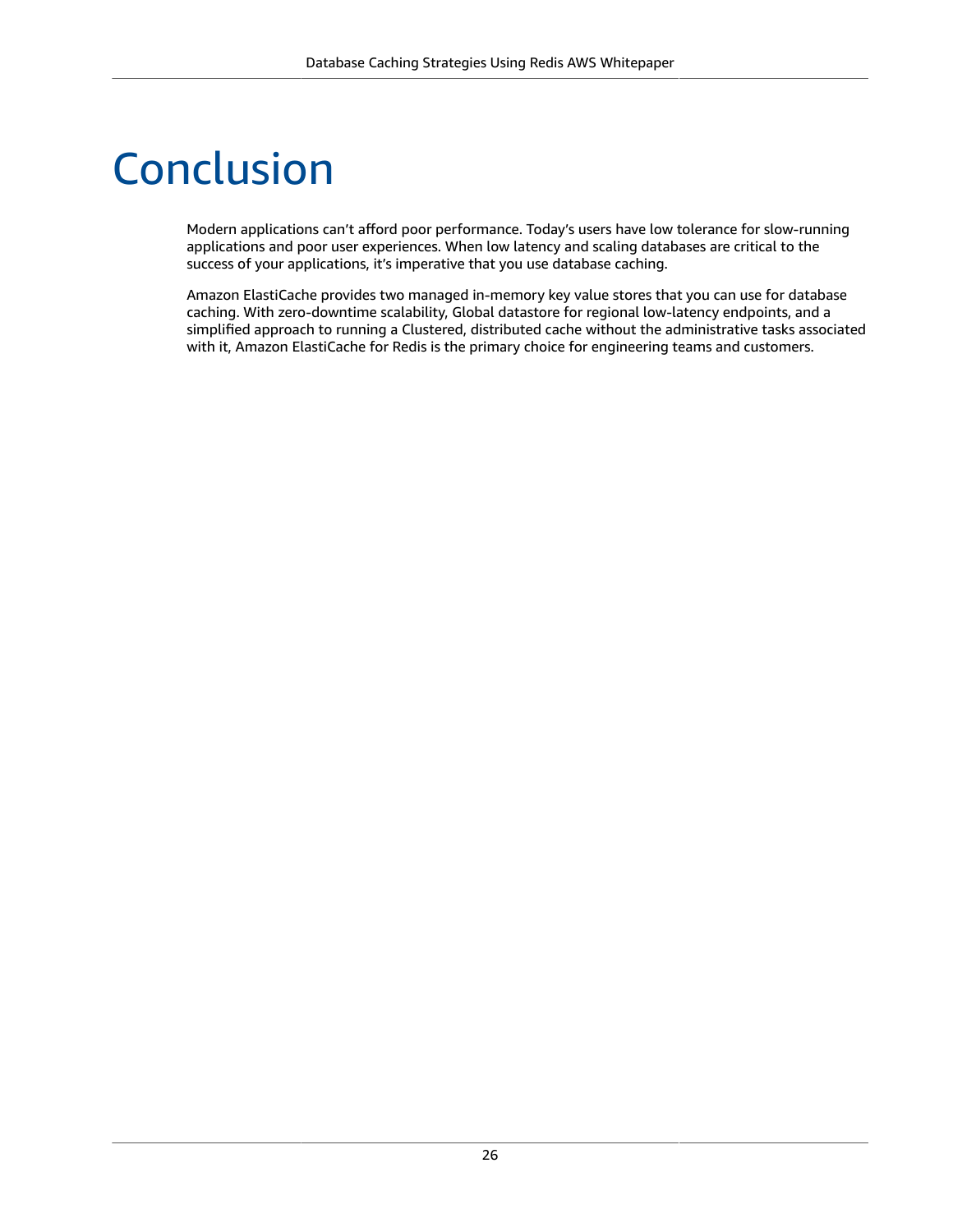### <span id="page-29-0"></span>**Contributors**

The following individuals and organizations contributed to this document:

- Michael Labib, Sr. Manager, NoSQL & Blockchain Technologies, AWS
- Pratip Bagchi, Partner Solutions Architect, AWS
- Mike Mackay, Sr NoSQL Specialist Solutions Architect, AWS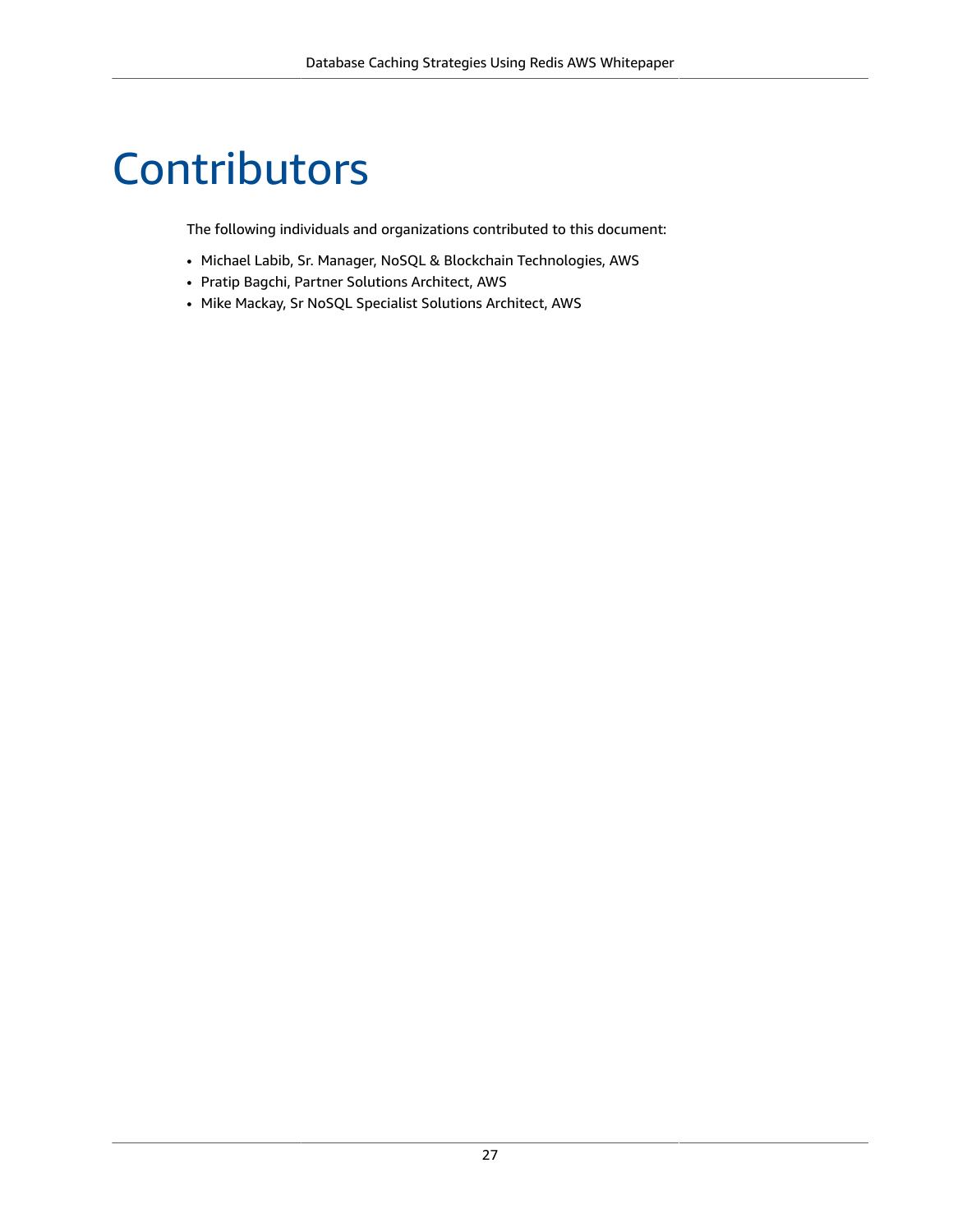### <span id="page-30-0"></span>Document Revisions

To be notified about updates to this whitepaper, subscribe to the RSS feed.

| update-history-change       | update-history-description                                   | update-history-date |
|-----------------------------|--------------------------------------------------------------|---------------------|
| Minor update (p. 28)        | Bug fixes and numerous minor<br>changes throughout.          | April 1, 2022       |
| Whitepaper updated (p. 28)  | Updated for latest services.<br>resources, and technologies. | March 8, 2021       |
| Initial Publication (p. 28) | <b>First Publication</b>                                     | May 1, 2017         |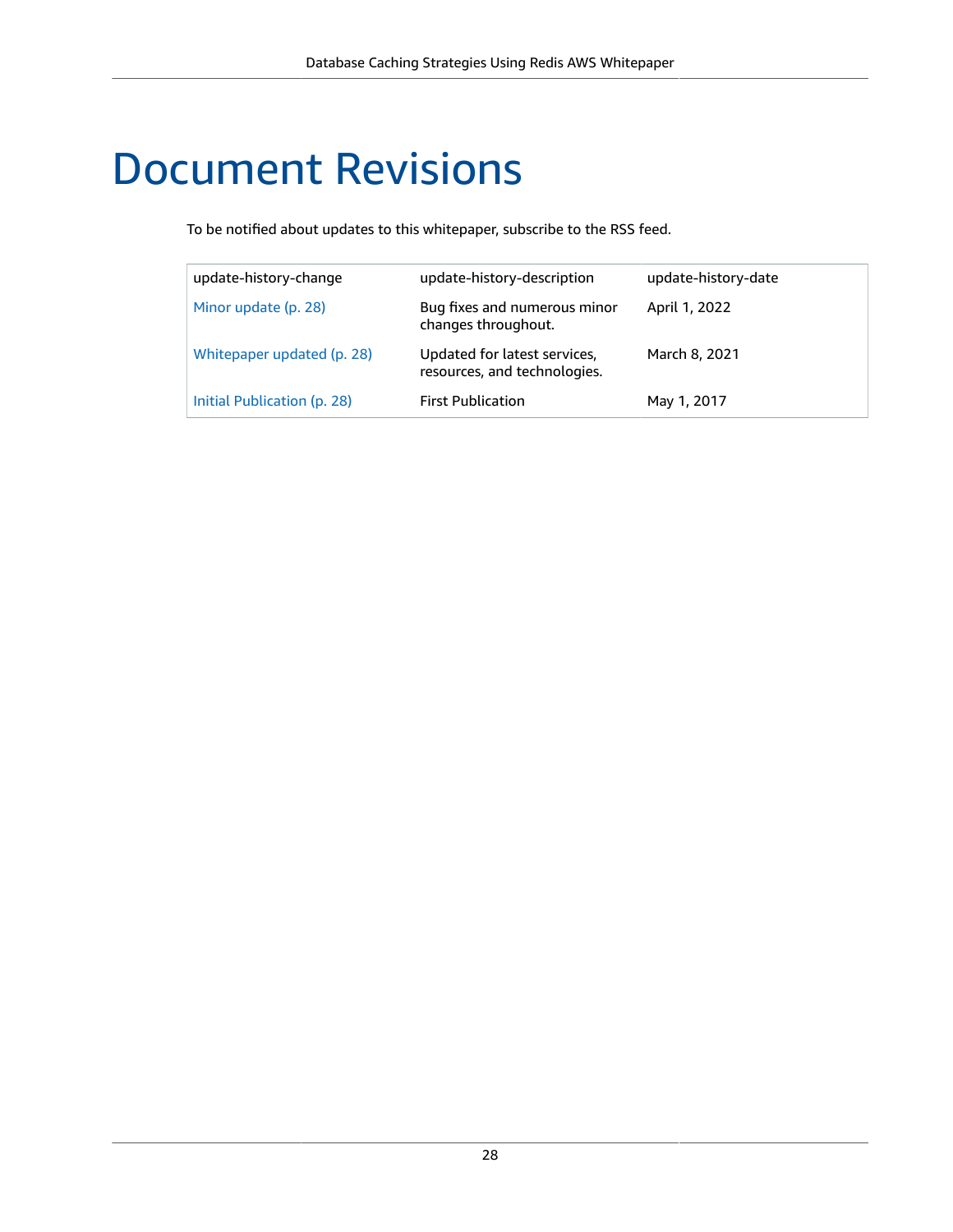# <span id="page-31-0"></span>Further Reading

For more information, see the following resources:

- [Performance](https://d1.awsstatic.com/whitepapers/performance-at-scale-with-amazon-elasticache.pdf) at Scale with Amazon ElastiCache (AWS whitepaper)
- Full Redis [command](https://redis.io/commands) list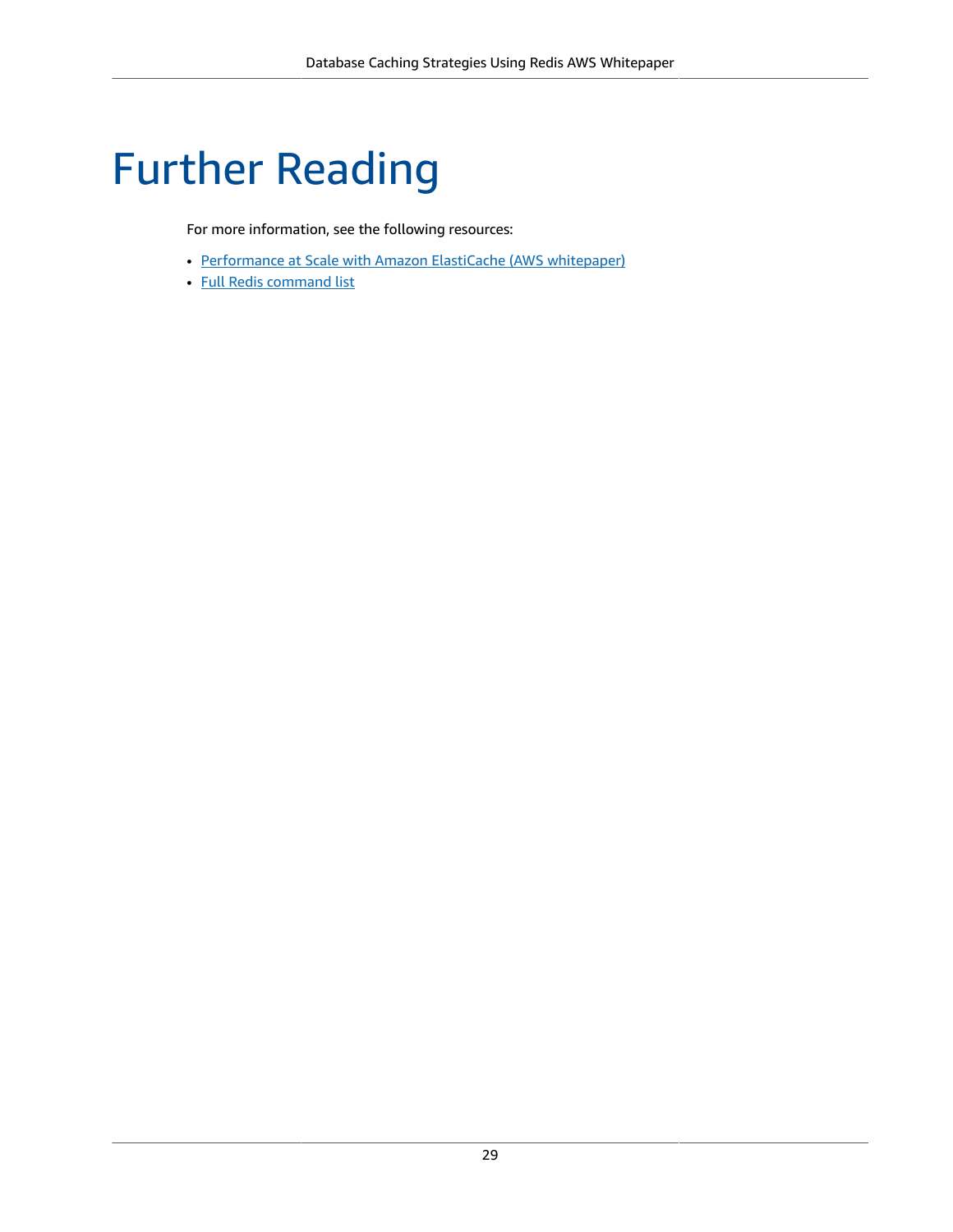### <span id="page-32-0"></span>**Notes**

- [https://aws.amazon.com/rds/aurora/](http://aws.amazon.com/rds/aurora/)
- <https://redis.io/download>
- <https://memcached.org/>
- [https://aws.amazon.com/elasticache/redis/](http://aws.amazon.com/elasticache/redis/)
- [https://docs.aws.amazon.com/AmazonElastiCache/latest/red-ug/Strategies.html">](https://docs.aws.amazon.com/AmazonElastiCache/latest/red-ug/Strategies.html)
- <https://docs.aws.amazon.com/AmazonElastiCache/latest/mem-ug/Strategies.html>
- <https://redis.io/topics/lru-cache>
- <https://www.lua.org/>
- [https://aws.amazon.com/vpc/](http://aws.amazon.com/vpc/)
- [https://aws.amazon.com/caching/](http://aws.amazon.com/caching/)
- <https://github.com/andymccurdy/redis-py>
- <http://www.oracle.com/technetwork/java/dataaccessobject-138824.html>
- <https://d1.awsstatic.com/whitepapers/performance-at-scale-with-amazon-elasticache.pdf>
- <https://redis.io/commands>